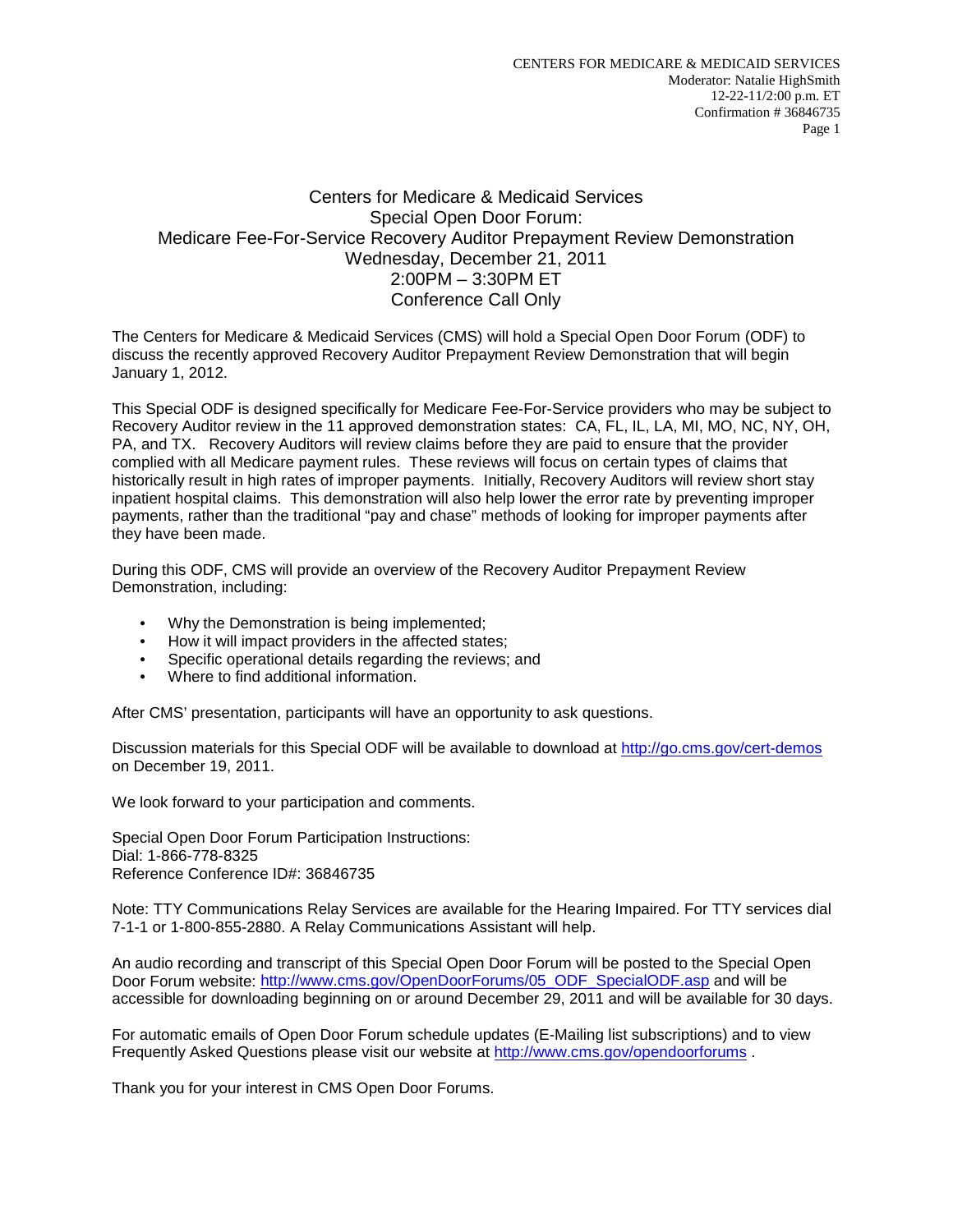Audio file for this transcript: <http://downloads.cms.gov/media/audio/PaymentStandardizationandRiskAdjustment122111.mp3>

## **Centers for Medicare & Medicaid Services Moderator: Natalie Highsmith December 22, 2011 2:00 p.m. ET**

Operator: Good afternoon. My name is (Sarah) and I'll be the conference facilitator today. At this time, I'd like to welcome everyone to the Centers for Medicare and Medicaid Services Medicare Fee for Service Recovery Auditor Pre-Payment Review Demonstration Special Open Door Forum.

> All lines have been placed on mute to prevent any background noise. After the speakers' remarks, there will be a question-and-answer session. If you would like to ask a question during this time, simply press star then the number one on your telephone keypad. If you'd like to withdraw your question, please press the pound key. Thank you.

Ms. Highsmith, you may begin your conference.

Natalie Highsmith: Thank you, (Sarah), and welcome, everyone to today's Special Open Door Forum. This Special Open Door is designed specifically for the Medicare feefor-service providers who may be subject to recovery auditor review in the 11 approved demonstration states.

> During this Open Door today, CMS will provide an overview of the Recovery Auditor Pre-payment Review Demonstration including why the demonstration is being implemented, how it will impact providers in the affected states, specific operational details regarding the reviews and where you can find additional information.

Materials can be found on these following Web sites:  $\qquad \text{go} - \text{which is GO} -$ .cms.gov/cert –  $C$ -E-R-T – -demos – D-E-M-O-S.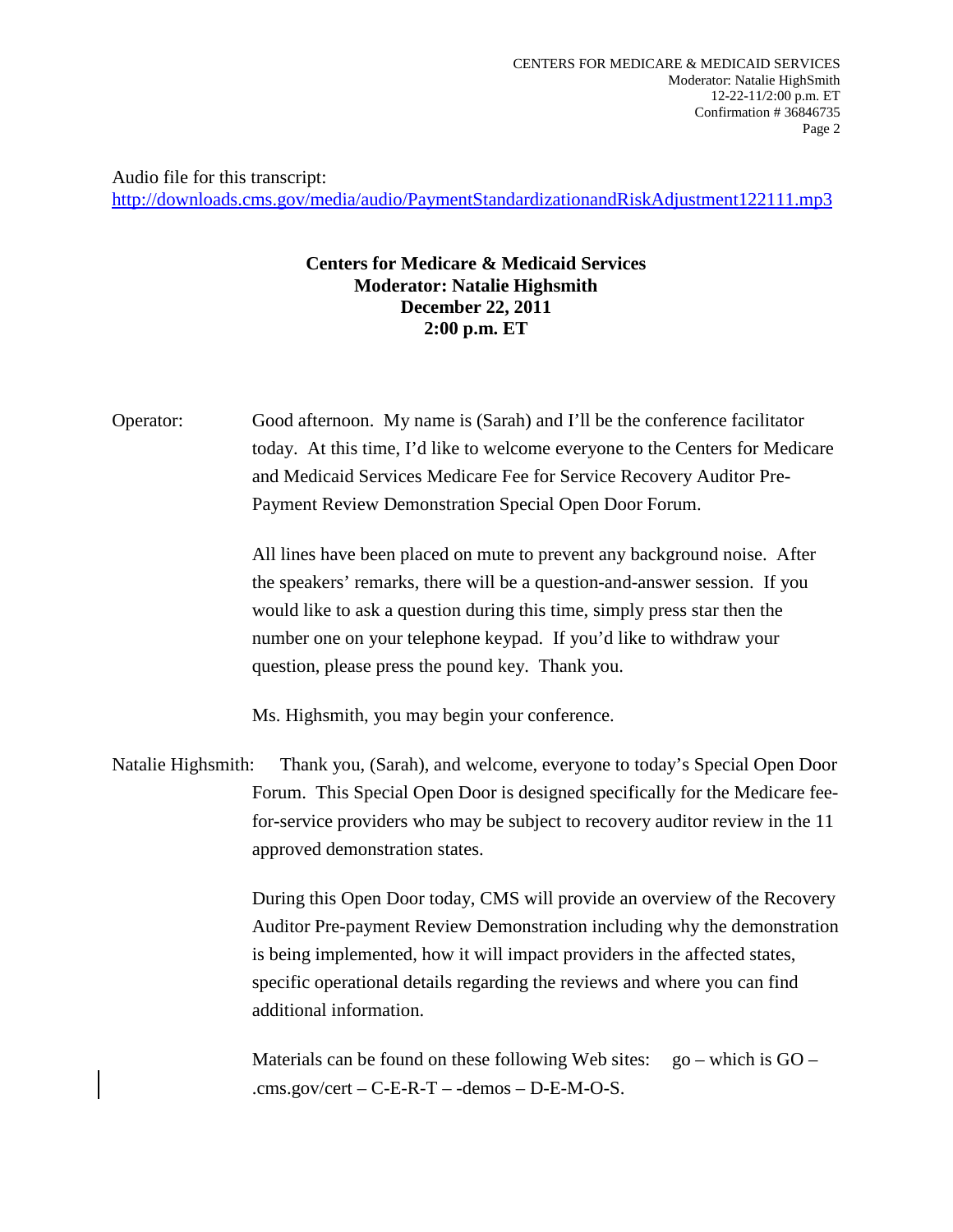OK. I will now go ahead and turn the call over to Mr. George Mills who is the Director of the Provider Compliance Group here at CMS.

George Mills: Hello everybody out there on the phone line. Again, my name is George Mills, Jr. I'm the Director of the Provider Compliance Group in the Office of Financial Management here in the Centers for Medicare and Medicaid Services.

> Today, the purpose of our call is to discuss a demonstration project which will allow our recovery audit contractors to conduct pre-payment review on a limited basis and we're going to go into an operational discussion of how that's going to work as well as the discussions of the DRGs that we're going to start with as well as on the line is – from our CERT contractor is Dr. Cope who at the end will describe what the problems are with those DRGs that we're seeing through the CERT program.

> But before I get into that, I'd like to talk about what we do here in PCG. And  $we$  – in this group, we have some major business functions – one, we run the Medicare fee-for-service medical review program, we rerun the recovery audit program, we measure the rates of error for both the Medicare program fee-forservice as well as the Medicaid program.

> And then we also have people working our projects such as electronic medical record submission, the esMD project for people that might be aware of that as well as people that conduct data analysis and work on corrective action plan.

> So one of the things I want to focus on is why we're doing this demo and give an overview of what that process is. Every year as part of the agency's financial report, CMS is required to produce an estimate of the improper payments in the Medicare program. The estimate of improper payment is not an estimate of the rate of fraud. It's an estimate of the rate of error in the Medicare program.

> Although all fraud is improper, not all improper payments are fraud. And one of the problems that we face is when we announced the error rate every year that people confuse that that is a rate of fraud, but no, it's a rate of error.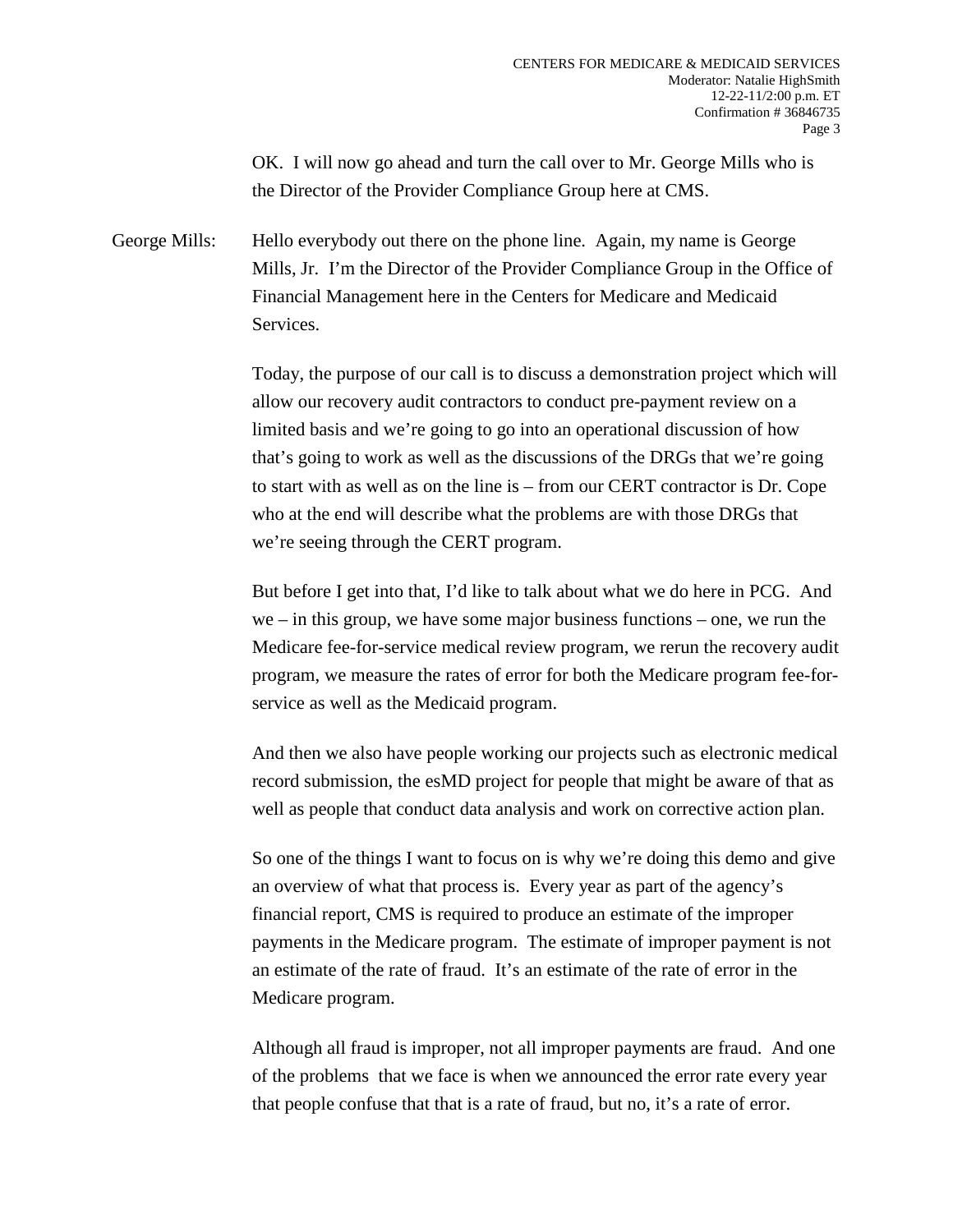Some of the error may well be fraud but there is nothing called the fraud rate now so I just want to make sure that that is clear.

We issued our financial report and this year, the rate of error in the Medicare program was 8.6 percent which translates into nearly \$29 billion in error. Just to give an overview of the Medicare program, Medicare in fiscal 2011 paid over 1.2 billion claims representing payments of in excess of \$336 billion.

If Medicare was a country – Medicare fee-for-service was a country, we'd be the 30th largest economy in the world. So it just gives you a sense of how big the program is and the issues we're facing here dealing with improper payment.

When we look in the CERT report, one of the areas that we find issues with is on short hospital stays. So we looked at the rate of error and part of our corrective actions for the CERT report is to identify areas that are vulnerable and to develop a corrective action for them. Part of our corrective action is to implement this pre-payment review on short hospital stays.

What Dr. Cope will talk about are what the problems are that we're seeing with the short hospital stays. I'll sort of steal a little bit of its thunder that there's three major errors of category of errors on short hospital stays.

The first is that we see that the claim is incorrectly coded so we have the wrong DRG on there. The second issue is we see people coming into the emergency room that should have been in observation rather than be admitted. And the third major issue is that people are getting elective surgery on a short day stay when they should have been done in an out-patient.

So you're going to hear a discussion of that by Dr. Cope in greater detail related to this. So we will move into that, but that's the reason we're starting this project. This is just the  $-$  we're announcing today the first DRGs that we are going to look at.

As the project moves forward, there will be additional DRGs added to the list that will be announced at a later date. We're releasing these now that these are the areas that are going to be in focus and the depending on how well the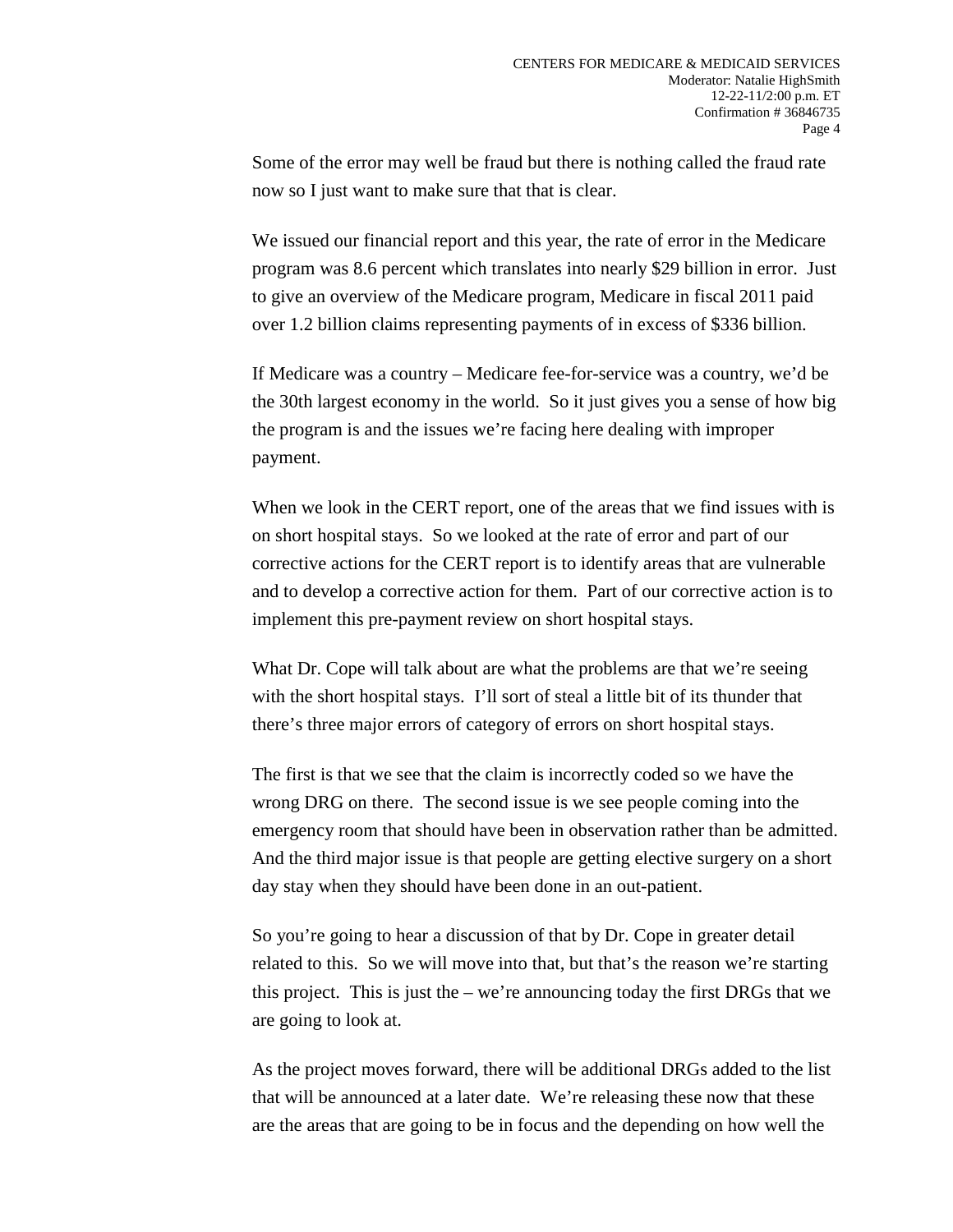program is working, we will move into other areas and release those DRGs at that time.

These DRGs come from our analytics from our CERT report that showed that there are problems with these types of claims and these are why we're focusing on these specific DRGs and the later DRG.

So that's an overview of why we're doing this project as well as to identify potential fraud that may be out there related to these types of claims and work with our counterparts in the Center for Program Integrity. If potential fraud is identified, we will be working with them to make referrals to law enforcement.

So with that being said, I'd like to turn it over and we're going to talk about how the process will work and I'm going to turn it over to Amy who will introduce herself.

Amy Cinquegrani:Thanks, George. Hi, everyone.

My name is Amy Cinquegrani. I'm with the Division of Recovery Audit Operations which is part of the Provider Compliance Group at CMS.

I'm going to be going through some slides that we released on our Web site. If you don't have that or the slides in front of you, you can get them at the Web site that Natalie mentioned which is [go.cms.gov/cert-demos](http://www.go.cms.gov/cert-demos). You can click on the link on the left or the Recovery Audit Demonstration and the slide presentation is one of the links at the bottom of the page. So hopefully everyone has that information, but if not, I just wanted to let you know how to find it.

So I'm on slide 2 right now, and George pretty thoroughly described the purpose of this demonstration, but just to reiterate, you know, our main goals of the demonstration are really to prevent improper payments before they are made and to lower the error rate.

And as George described, this demonstration is initially going to focus on claims with high rates of improper payments which are those short in-patient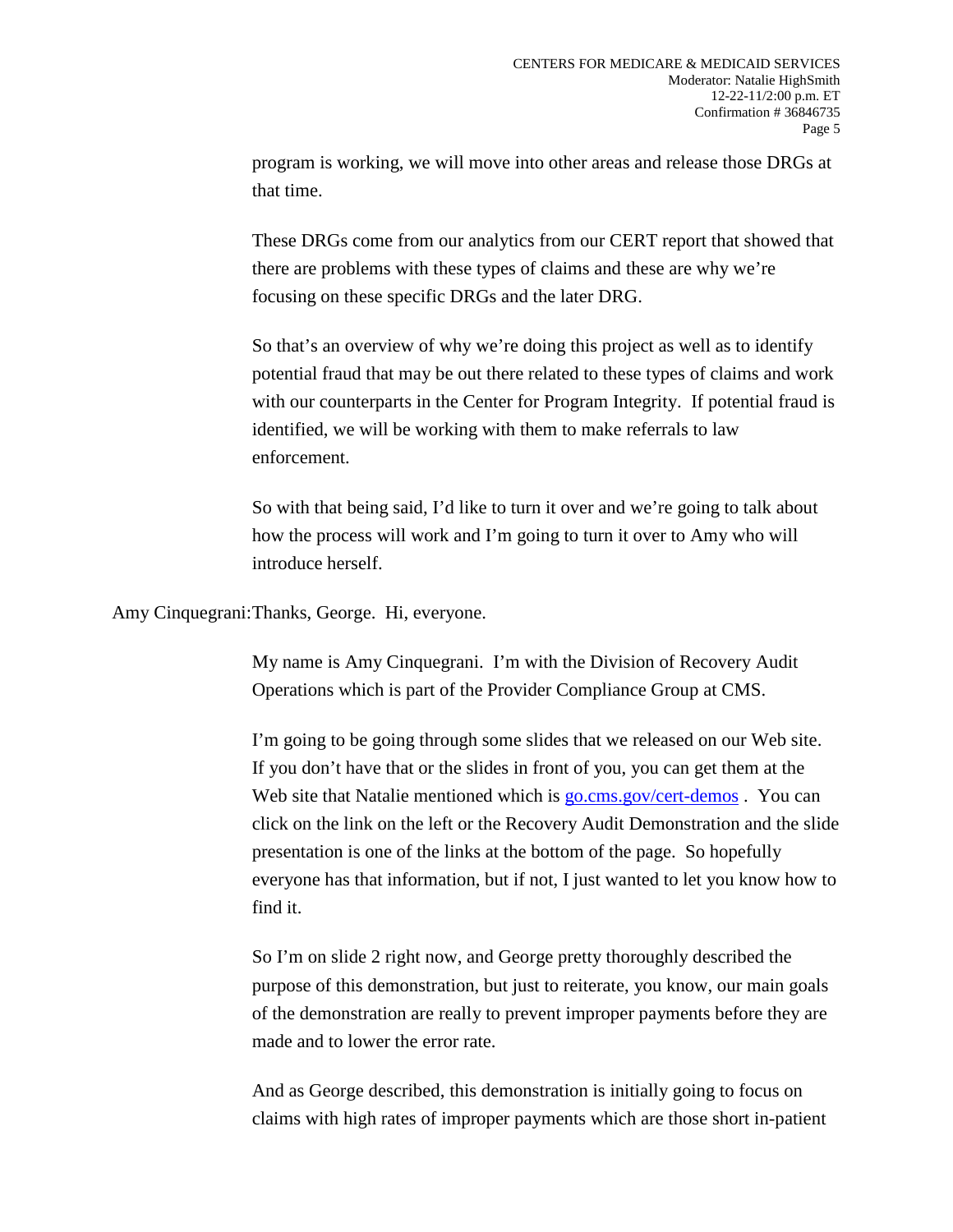hospital stays, and again, we'll hear from Dr. Cope about what those are later in the presentation.

Slide 3 has then basic details about the demonstration. Some of you may be familiar with from the press release and some of the information on our Web site but this demonstration will start in the New Year, January 1, 2012, and will run until December 31st, 2014.

This demonstration is limited to 11 states. Seven of the states are (inaudible) states which are California, Florida, Illinois, Louisiana, Michigan, New York and Texas. And an additional four states that have high volumes of short inpatient hospital stays. Again, those are Missouri, North Carolina, Ohio and Pennsylvania.

And just to clarify because we had some questions in advance on this issue, the facilities affected will be those that are physically located in the above states and bill to the F.I. or MAC that is actually assigned to that state.

And something else we wanted to clarify is that this demonstration will not replace the MAC or F.I. pre-payment review that is going on now. They're going to continue reviewing claims on a pre-payment basis as well. This demonstration is just again another tool to help lower the error rate.

However, we're going to have some pretty significant collaboration with our contractors to make sure that they wouldn't be reviewing the same thing. The providers will not be subject to reviews for the same topics by two different contractors.

Moving on to slide 4, we have some operational details about how the demonstration is actually going to work. The additional documentation request will actually come from the F.I. or the MAC.

So when you submit your claim, you will see that that claim, you know, will be suspended for additional review and then you'll get that additional documentation request which will specifically list who to send the medical records to.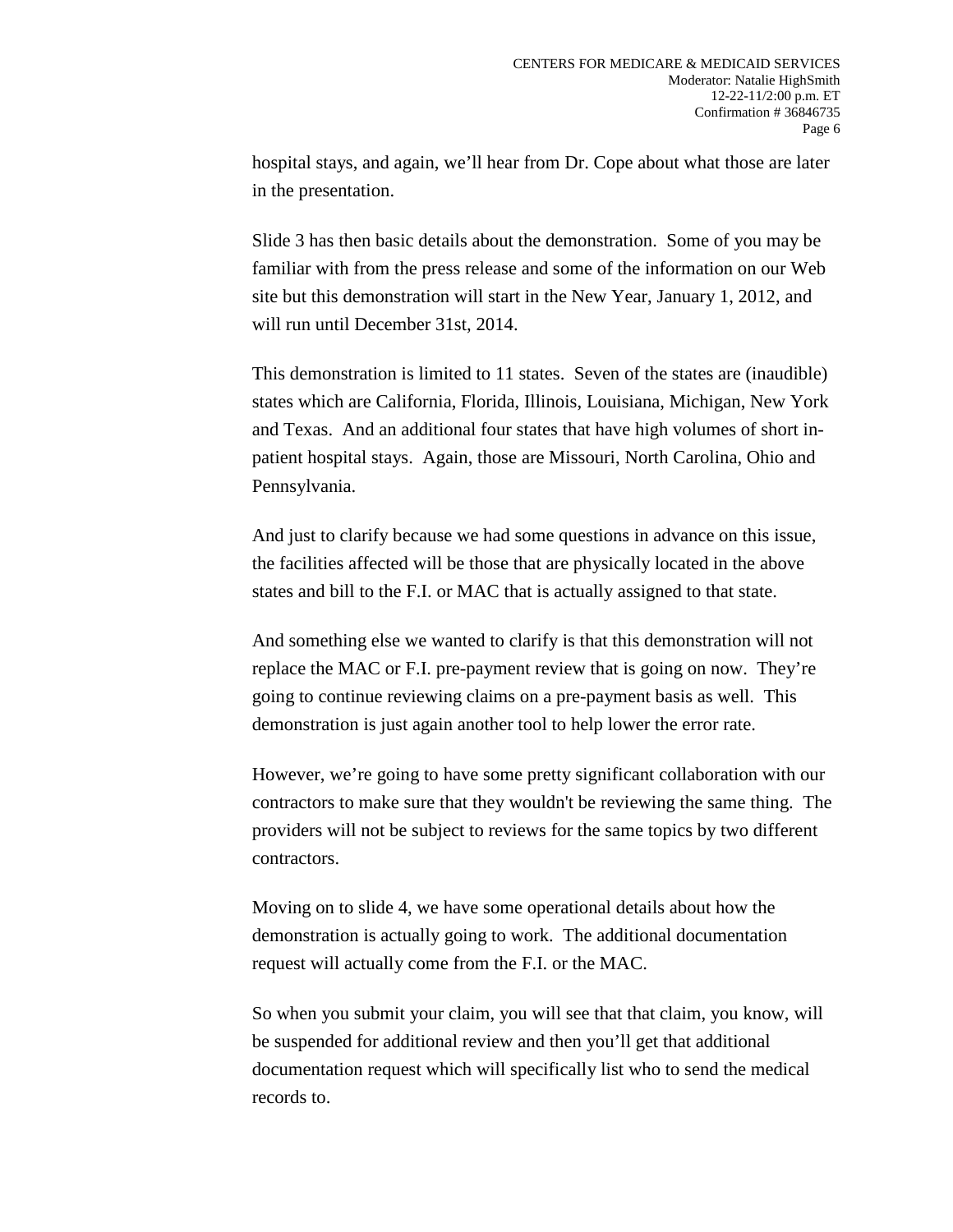So please make sure you review the request carefully because it will tell you, you know, either send your request to the MAC or send your request to the recovery auditor that will be performing the review and will have the applicable address on the letter.

As with the current MAC pre-pay review process, providers will have 30 days to send in documentation. Again, we're trying to mirror the two processes as much as we can so providers aren't having to learn new rules or things. So you'll have 30 days to send in the documentation and the claim will auto-deny if your documentation isn't received within 45 days. So please remember of those days.

The recovery auditors will review your claims and they will communicate back to payment determination back to the F.I. or the MAC. You as a provider will receive that payment determination whether it's payable or denied on your remittance advice. That's the communication that you'll receive from the claims processing contractor as to whether or not the claim will be paid.

The recovery auditors will continue to send a detailed review results letter that they send now for those complex reviews that has, you know, information, you know, patient-specific and claim-specific information about what they reviewed and the reason for the denial.

Moving on to slide 5, we have some more operational details. We've had – we have had some questions about the limits on pre-payment reviews and we did want to let providers know that the limits for pre-payment reviews wouldn't exceed the current post-payment's additional documentation limit that we have now.

So for example, if your limit for post-payment review is 50, the maximum that you could receive for pre-payment reviews will be 50 as well. But we want to reiterate that again, this is just a maximum. There is no set minimum for this program and we fully expect that the number of pre-payment reviews will be significantly less than what the maximum is. No one is reviewing, you know,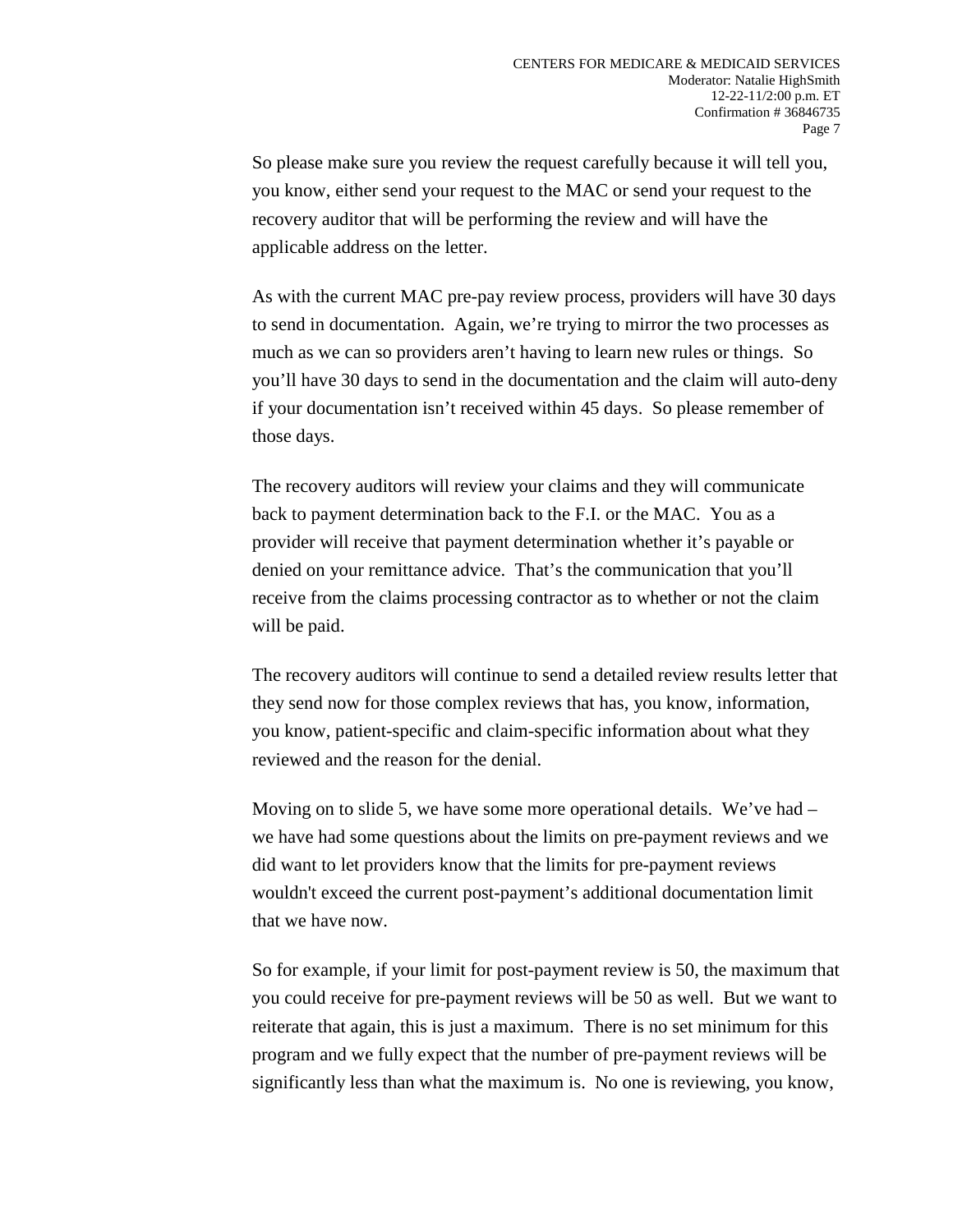100 percent of these claims that are coming in, you know, for the specified DRGs. It is going to be a percent itself. We didn't want to go over that.

Claims that are denied on pre-payment review, they have appeal rights and those are the same appeal rights as other denials that you may be familiar with. And the appeal timeframe actually starts with the date that you're notified of the denial on your remittance advice.

Moving on the next bullet, this only applies to claims that are denied for nonreceipt of a medical record, so again, if that timeframe – 45-day timeframe has expired and you haven't submitted the medical record back in and you subsequently appeal that claim and then send in a medical record to your F.I. or your MAC, those claims and that documentation will actually be sent back to the recovery auditor so they can complete the review and that will not count as an appeal.

This is something that currently, you know, you may be familiar with or F.I. or MAC pre-payment review but really isn't done on the post-payment side but – so we did want to let you know that. Again, this is only for appealed claims that were denied for non-receipt of a medical record.

And lastly, we do just want to remind you that these claims will be off limit from future post-payment review from the MAC and the recovery auditor. We'll be still utilizing the data warehouse that some of you maybe are familiar with now which is sort of the clearinghouse for all of our claim activities so we know that there is, you know, not duplication of efforts for the same claims.

Moving on to slide 6, we have some information that I'm sure a lot of people have been waiting for. We are listing the DRGs that the recovery auditors are going to focus on for the first phase of the demonstration.

We can see that starting in January, certain claims that are billed with MS-DRG 312, syncope and collapse, will be held for pre-payment review by the recovery auditors. So that's sort of the first one that you can see and we have some others listed there for about the first six to seven months of the demonstration.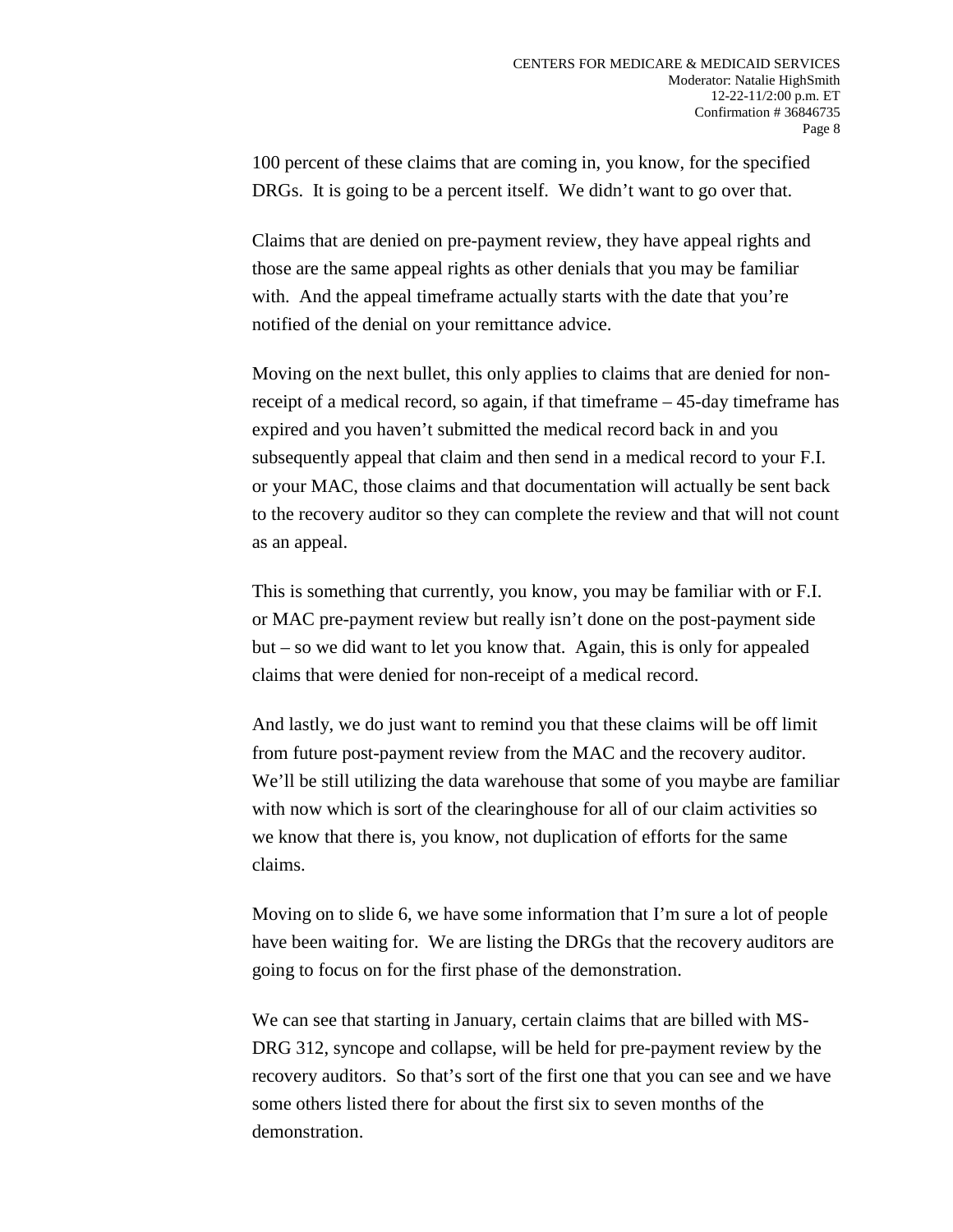Slide 7 has some important contact information that you may want to keep in mind. For any questions about – you know, specifically about the demonstration, you can contact our recovery auditor email box here at CMS which is [rac@cms.hhs.gov](mailto:rac@cms.hhs.gov).

And again, for the slide presentation and for any other information that we'll be updating on our Web site, please visit go.cms.gov hyphen – or slash, sorry, cert-demos. I'll say that again, [go.cms.gov/cert-demos](http://www.go.cms.gov/cert-demos). And there is a link on the left side of the Web site that lists the Recovery Audit Demonstration. Click on that and we will be updating the Web site with some FAQs and some other information as we go along.

And that actually takes care of the basics of the demonstration, and we definitely have plenty of time for Q&A at the end, but we are going to turn it over now to Dr. James Cope who is one of the medical directors for our Comprehensive Error Rate Testing contractors.

And as George Mills mentioned earlier, he's going to describe some of the errors that they're seeing over in the CERT's world for the DRGs as to sort of give a little bit more background about why we're going to continue reviewing these things in great detail.

Dr. Cope?

James Cope: Thank you. Thank you very much. And good afternoon to everyone.

I'm going to talk about some of the issues we have seen at CERT when reviewing these groups of DRGs that you just saw on the slide. As George mentioned, there are really three issues in our findings, two of which I'm really not going to address today.

One is coding and coding is certainly not my area of expertise. We do at CERT have a very experienced group of coders and we do this work with occasional consultation with Dr. Perez and our medical directors, however, that's not – I don't think the important topic for today.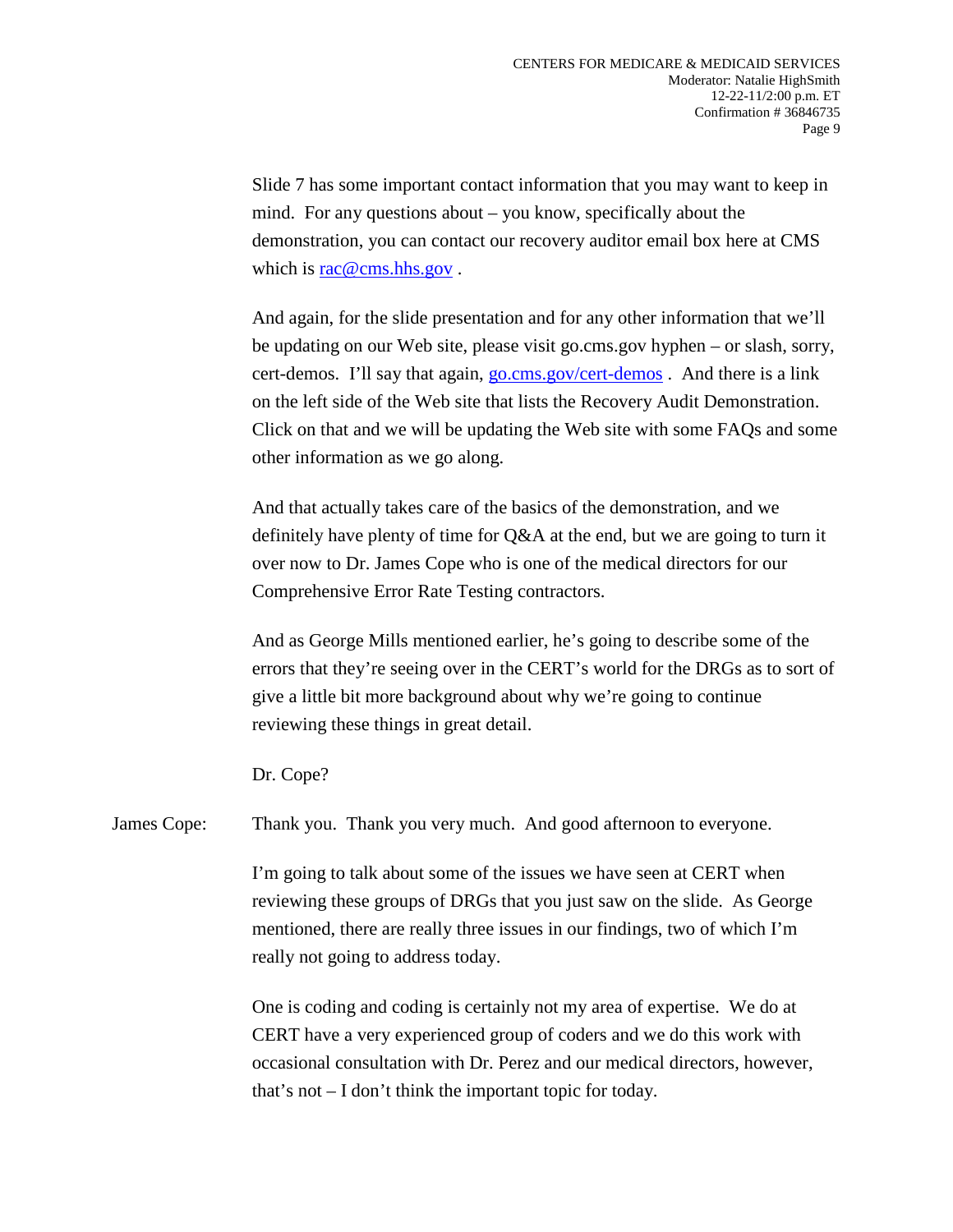I'm also not going to address the issue of short stays for procedures simply because that is not an issue that is involved with any of the eight DRG groups that we showed a moment ago.

## Excuse me.

However, I will note that we do at CERT see many cases of short in-patient stays of a day or two where the beneficiary was admitted electively to a hospital for an elective procedure certainly not going to sign the in-patient (inaudible), but then these patients have the procedure on the day of admission. They have a routing recovery (inaudible) complications. They are monitored overnight and discharged the next day. So I guess I did discuss it a little, but that's the nutshell version of the procedure issue.

Now, with some detail about our findings about these various – on the DRGs. As George mentioned, the real issue with these DRGs is that these are cases that were admitted to the hospital generally to the emergency room and after review were felt that they should have a – necessarily could have been taken care of on an out-patient basis that is out-patient observation in general.

As you see, the first of these DRGs is MS-DRG 312, syncope and collapse. I'll give a very common example of this DRG sort of case that we see many times. And I apologize for my voice. I'm just getting a little (inaudible) to the country these days.

A 70-year-old woman was sitting in church and (inaudible) over in the pew. She was unresponsive for a minute or two according to the EMS report. And on arrival in the emergency room, she was awake and alert and oriented times three. Her vital signs were stable.

Her physical exam revealed a normal exam including no focal neurological deficits. The lab work was unremarkable. CT of the head was normal. Her cardiogram was normal and telemetry monitoring showed a normal sinus rhythm.

This beneficiary was admitted to a telemetry unit, monitored overnight and discharged in the morning to follow up with her primary care physician. So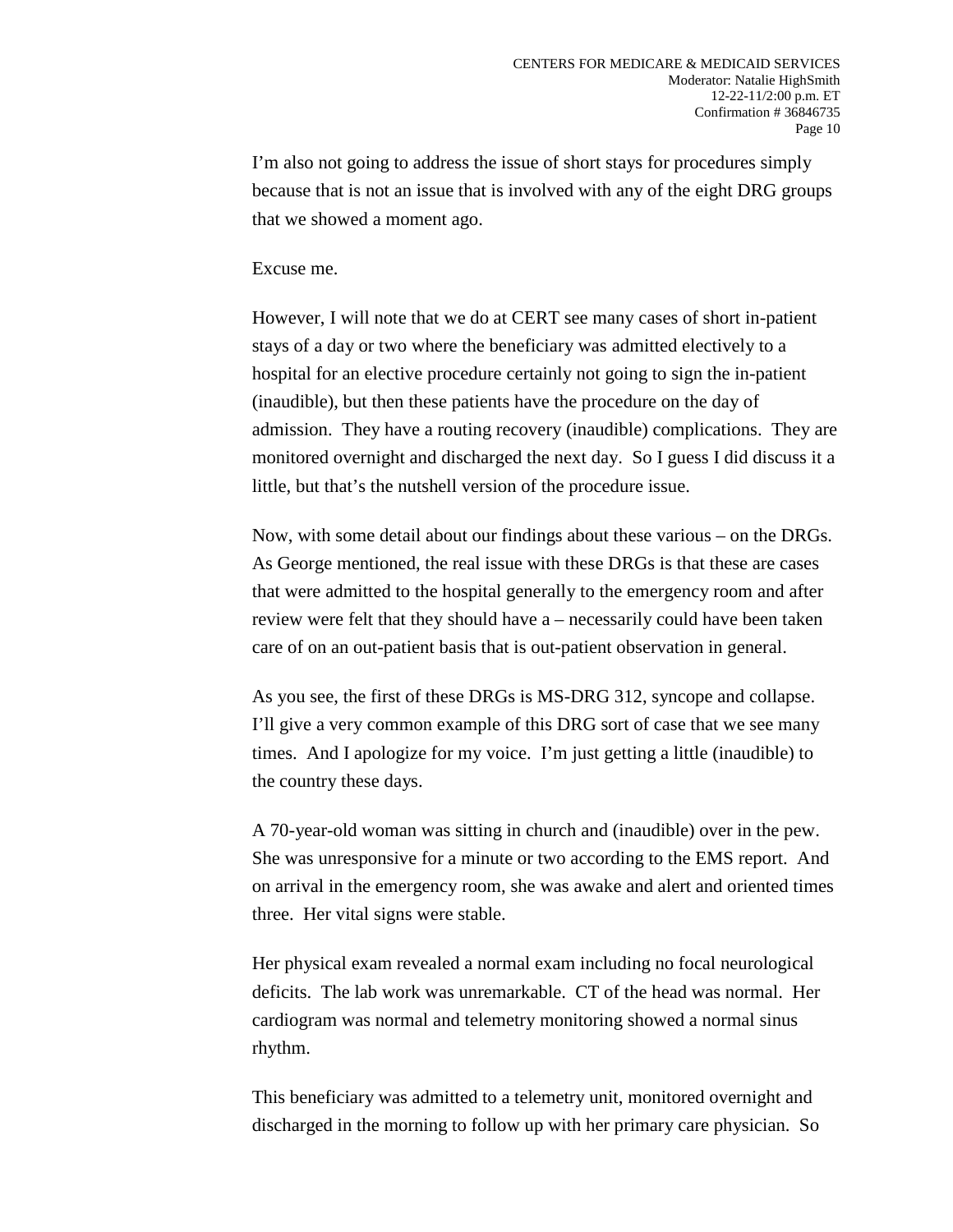again, the decision of the reviewers including one of the medical directors (inaudible) this beneficiary certainly could have been handle as an out-patient observation case.

The second category on the list is MS-DRG 069, transient ischemia or a transient ischemic attack. An example from our reviews is this, a 69-year-old gentleman was noticed by his wife to have slurred speech and left facial drooping.

Two hours later in the emergency department, he was awake and alert and oriented times three. His vital signs were stable. His speech was clear and no facial droop was appreciated.

His physical exam was otherwise unremarkable including any lack of any focal neurological deficits. Head CT, negative. Lab work, normal. Cardiogram, normal. Telemetry, normal sinus rhythm.

The gentleman was admitted to a telemetry bed and monitored overnight. While on the hospital, he was seen by a neurologist and his carotid ultrasound showed minor stenosis bilaterally. He was discharged home to follow up when this physician drops. Again, it's similar decision as before.

The next category, and I'm lumping a little here, MS-DRG 377, 378 and 379 are gastrointestinal hemorrhages. An example that we see very often is (inaudible).

A 72-year-old man went to the emergency department because of rectal bleeding. He noticed red blood in the toilet after his morning bowel movement. In the emergency department, he was in no distress, his vital signs were stable.

Physical exam was unremarkable except for hemoccult positive stool. His lab work was normal with a hemoglobin of 13.2. He had no coagulopathy on further laboratory testing.

The repeat hemoglobin four hours after arrival was 13.1. He was admitted and monitored overnight. While in the hospital, he was seen by a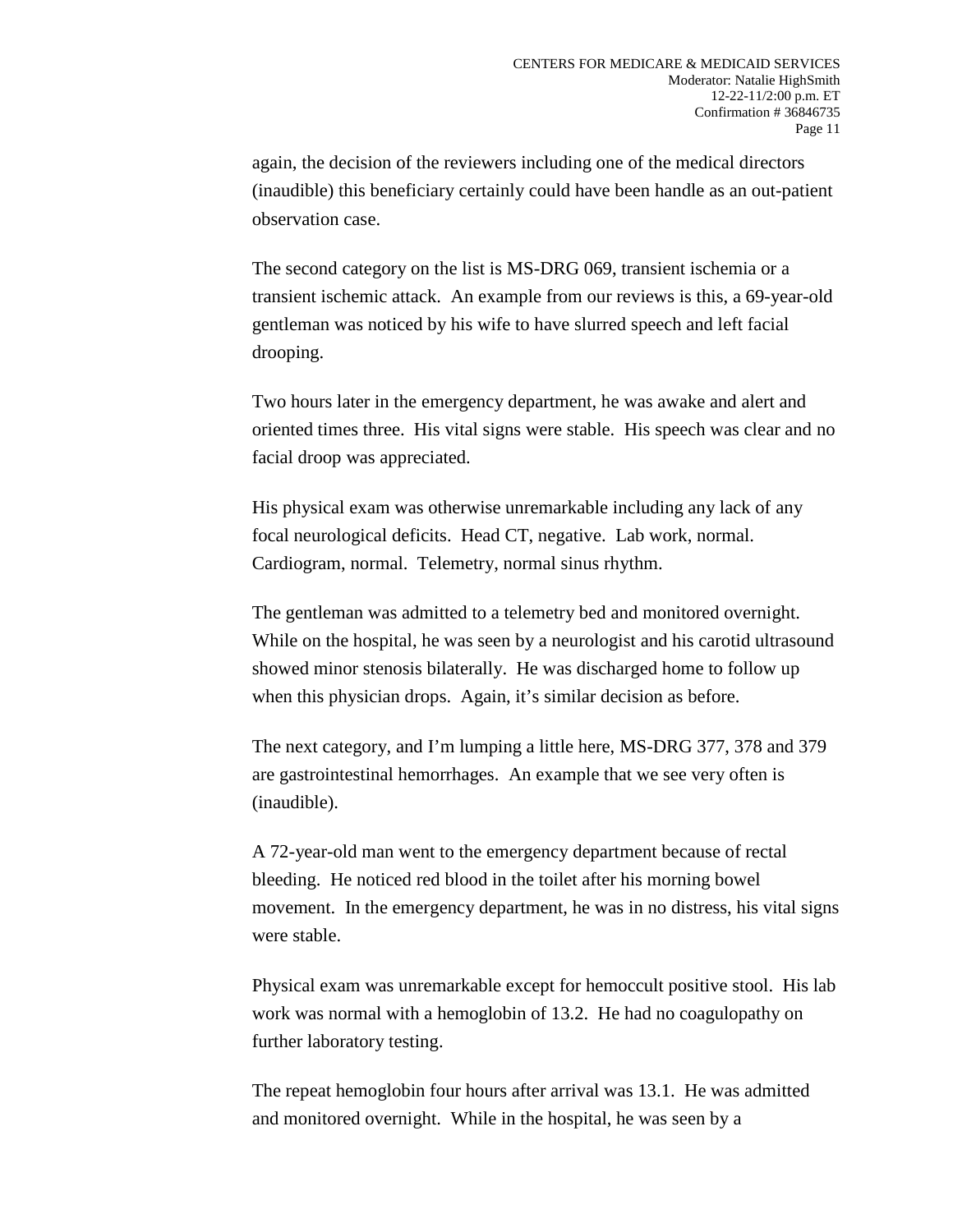gastroenterologist and had a normal colonoscopy. His hemoglobin continued to remain stable and he was discharged to follow up as an out-patient.

My final two examples are all related to DRG 637 through 639. These are the diabetes DRGs. And I'm giving two examples because as many of you I'm sure are aware, most of the cases of this nature that ends up in the hospital emergency department fall into one or two – of two categories, that is too much or too little blood sugar.

The first is, a 77-year-old diabetic woman noted at home by her family to be lethargic. EMS arrived and discovered a fingerstick glucose to be approximately 50. EMS administered (v50) intravenous dextrose.

In the emergency department sometime later, she was awake and alert and oriented times three. A serum glucose was 140. Other laboratory data was normal. Her physical exam was normal without any abnormal neurological findings.

She was admitted, monitored overnight. Her blood sugars remained stable and she was discharged home in the morning.

The second example, a 73-year-old man with type 2 diabetes for many years was noted by the staff of an assisted living facility to be more confused than normal. They did a fingerstick glucose and it was 420.

In the emergency room, the beneficiary was awake and alert, somewhat confused. Exam otherwise was unremarkable. Abnormal labs including – included a serum glucose of 370 and a mild elevation of his BUN and creatinine when compared to his baseline.

He had a head CT which was negative. He was admitted, treated with I.V. fluids and monitored overnight. The next morning, his lab work returned to baseline and had his mental status. He was discharged to follow up in the near future with his regular physician.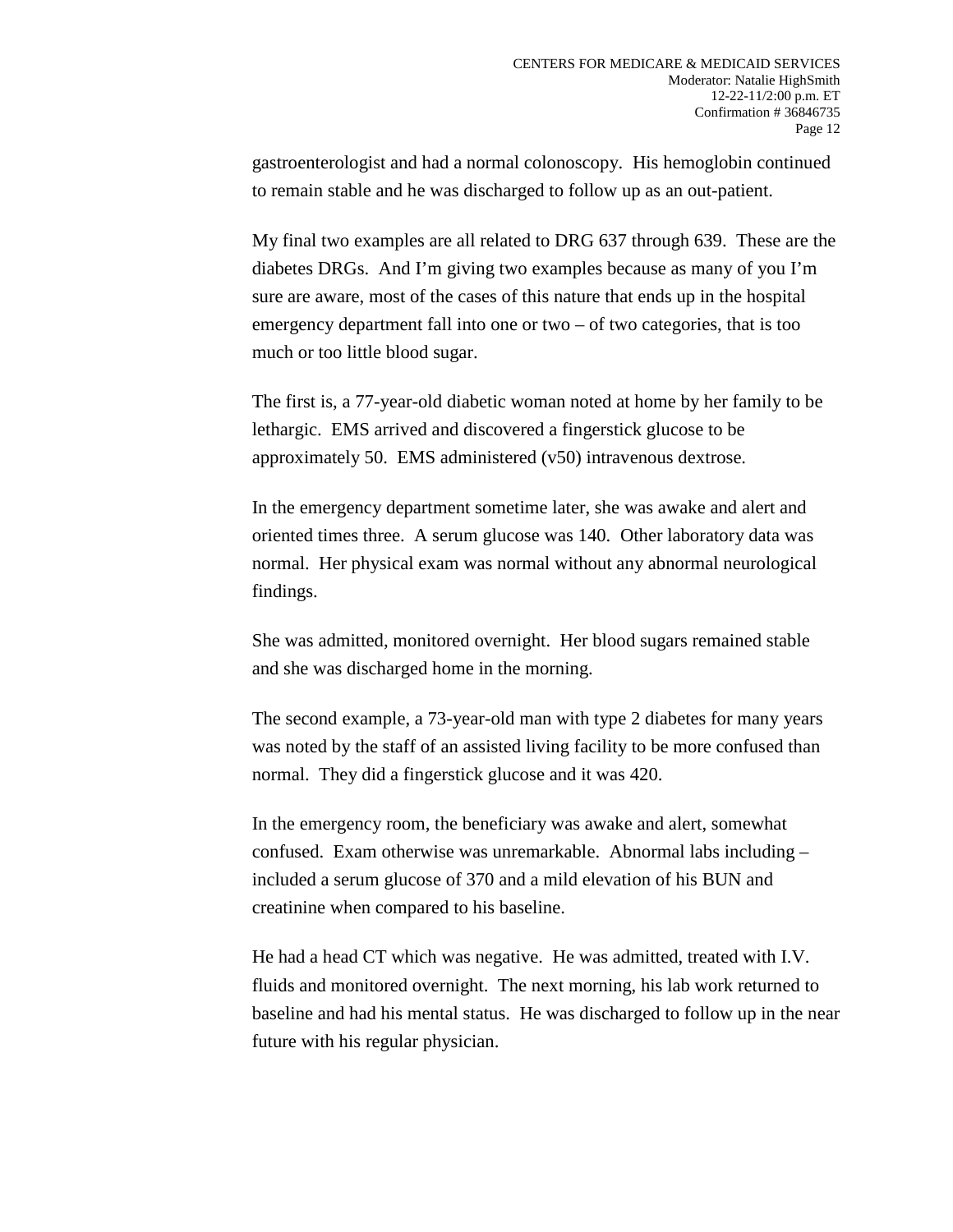Again, as noted earlier, both of these cases were felt by the reviewers and one of the medical directors to be cases that could have and therefore should have been dealt with as out-patient observation services.

With that, I'll end and hand it back to Amy. Thank you.

George Mills: Yes, this is George. Thank you, Dr. Cope.

These are just examples of what we see. I think they're pretty typical of the kinds of errors in the future – our future DRGs which we'll announce at a later date, we'll get into some of the procedures.

I just want to alert people about what the MACs do and what the RACs do every day because there was some confusion a few weeks ago that – about what this demo was and what it was doing.

Under the Program Integrity Manual and ours is Operating Instructions to Medicare Administrative Contractors, they use CERT data on a local basis, develop a medical review strategy to address the error rate that they see in their local area.

These DRGs here appear to be problematic across the whole country. The MACs developed a strategy based on the data they get from CERT that looked at their problems in their area. So if you would go onto a MAC's Web site, you might see a MAC doing a review onvarious DRGs or other kinds of services. So that is part of their regular daily medical review activity. That's what they do.

These are totally different projects and you shouldn't glean that if there is 15 widespread DRGs being done at a contractor in a certain part of the country, that that means that there's problem everywhere in the country.

I would refer people to the CERT report which was – for 2010, not the 2011. But if you look in there, we have by state what error rates are and they differ dramatically from state to state. So you cannot conclude that because one MAC is reviewing a group of DRGs or a specific service that that is a problem everywhere in the country – that is not true.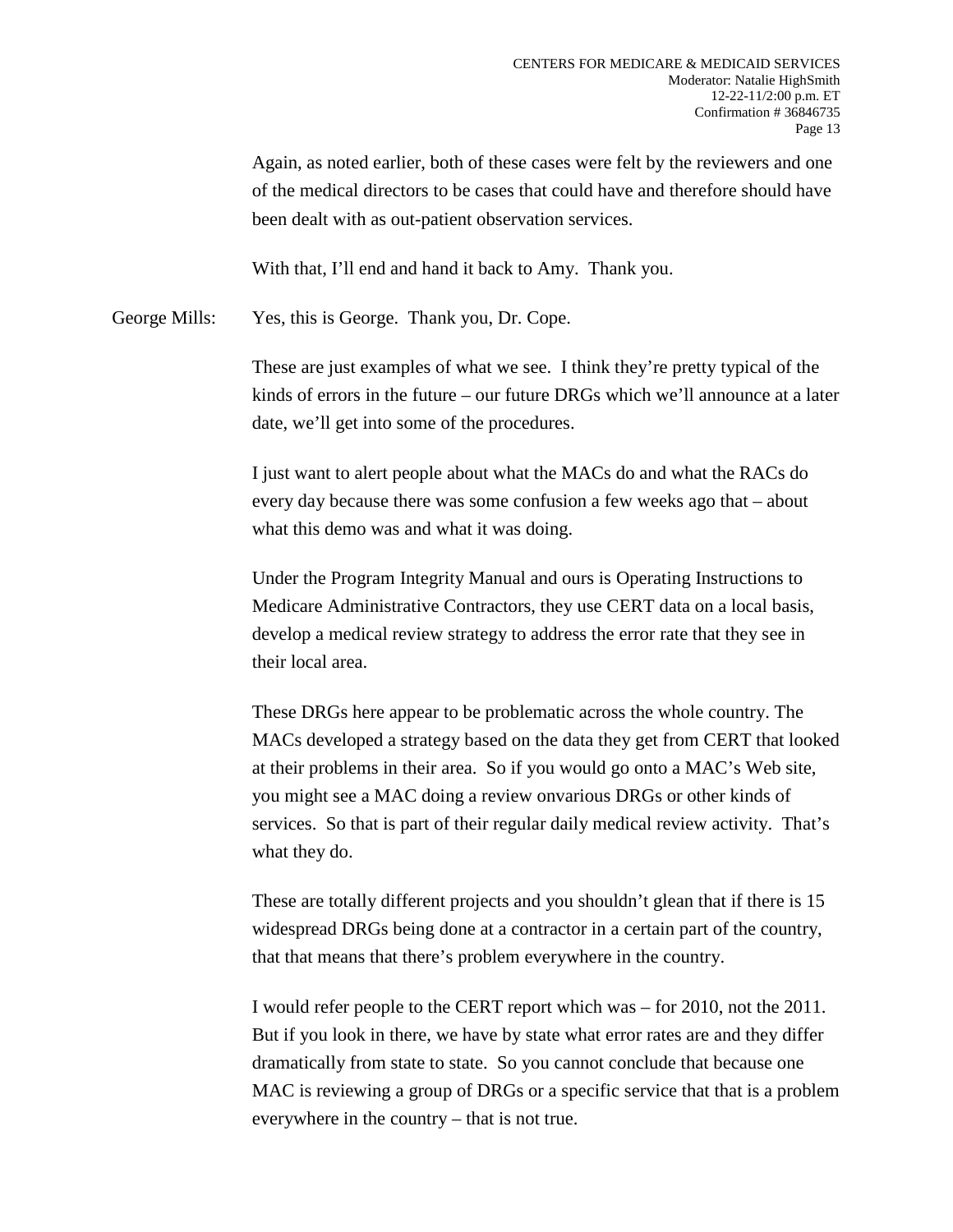So you need to be very careful when you're making extrapolations as to, "Oh, this MAC is doing it so that means it's got implications for the whole country." That is not true. Look at each MAC. They publicized their issues where they're doing widespread reviews for recovery auditors where it's outside the demo but in the course of their normal work, the post-payment review that they do.

Every MAC is a condition of the requirement of being in the program has to post the issues that they're reviewing. If you go to the RAC's Web site, there is every issue that the RACs are reviewing. It's very public. People know in advance that these are the items that the RACs are looking at. So you go to the RAC Web sites.

There are over 2,000 issues out on the Internet that the RACs are looking at in a post-pay basis. That is different that this demo. This demo is right now only these DRGs on a staggered basis to make sure that the process is working right and that the coordination between the MAC and the RAC.

I just want to re-enforce that one other thing is that Amy said in her thing, there wouldn't be duplication to the extent that we pick a DRG that will be off boundary for the MAC to review. So the extent that it's in the demo, the MAC will not be reviewing it.

And I wanted to point out that this is not a 100 percent review of every claim for that DRG. This is a limited staggered approach to implementing this demonstration. And we continue to get comments from people and to the extent that there are reasonable accommodations or changes we can make into the processes. We're more than willing to listen to that.

And if people have comments on the process, there are email addresses at the end of there and we're more than willing to hear good suggestions. We don't have a monopoly on good ideas here. If there's a better way to do it, we will consider that.

So with that, I would like to open this up to Qs and As and I'll turn it over to our moderator.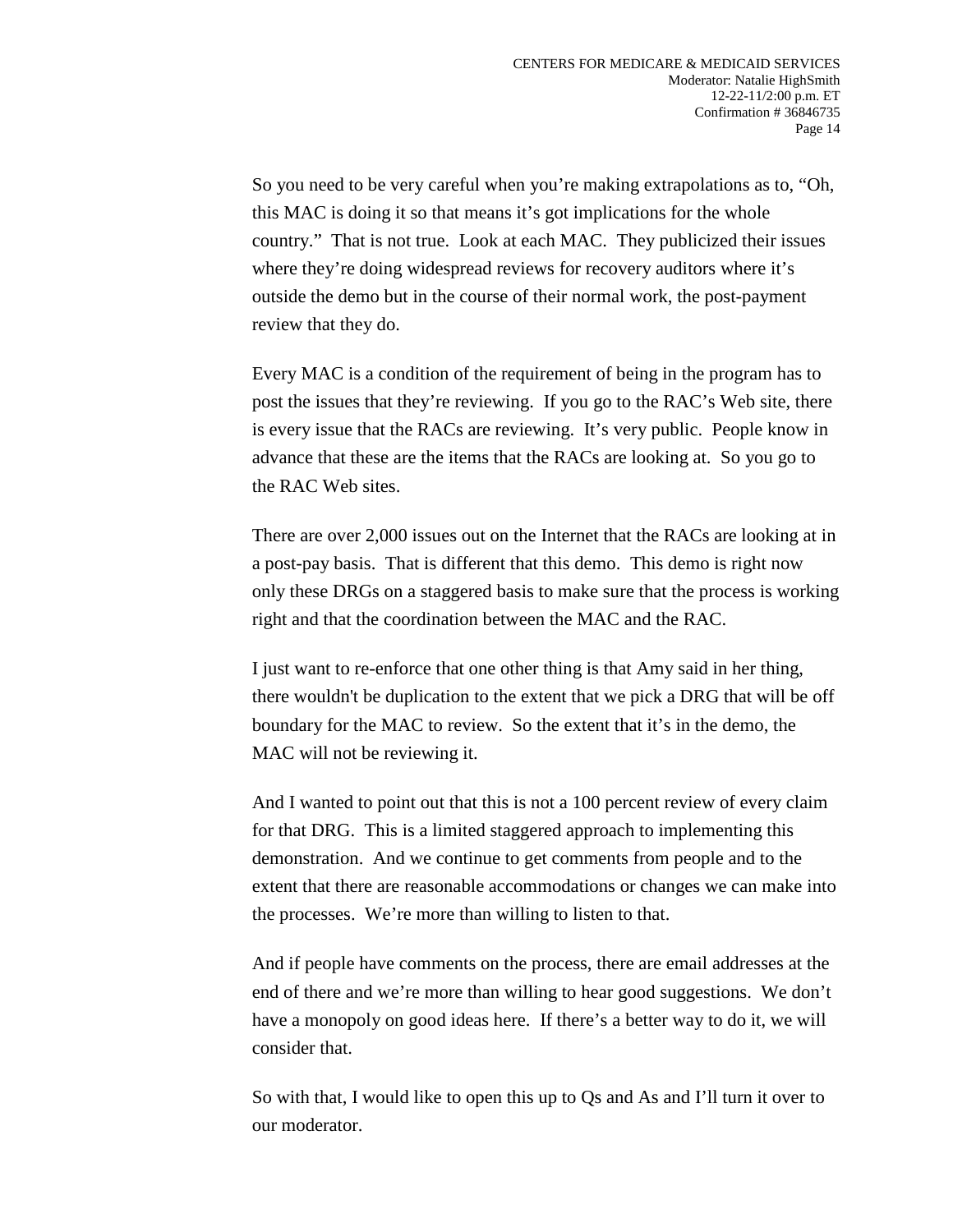| Natalie Highsmith:                                                           | OK, (Sarah), if you can just remind folks on how they can get into the      |  |  |  |
|------------------------------------------------------------------------------|-----------------------------------------------------------------------------|--|--|--|
|                                                                              | queue to ask their questions? And everyone, please remember when it is your |  |  |  |
| turn, to restate your name or state you're calling from and what provider or |                                                                             |  |  |  |
|                                                                              | organization you're representing today.                                     |  |  |  |

Operator: At this time, I'd like to remind everyone, in order to ask a question, please press star and then the number 1 on your telephone keypad.

> Your first question comes from the Larry Biegelsen of Wells Fargo, your line is now open.

Larry Biegelsen: Good afternoon. Thanks for taking the question.

Can you hear me OK?

Natalie Highsmith: Yes, we can.

Larry Biegelsen: Great.

You said that there wouldn't be 100 percent of claims that are reviewed prepayment. Do you have any idea what percent of claims among these targeted DRGs will be reviewed pre-payment?

George Mills: Well, we're going to start slow and work up. We don't have an exact number right at the moment but we're going to – again, this is focused on short stay as opposed to all the DRGs here. And so we're going to start slow and move up but we – I don't have an exact figure to make public at this time.

> Part of it is going to depend on the problem. If in a certain state we see more problems then we'll raise the level of review.

- Larry Biegelsen: I mean any ballpark, are they going to be less than 10 percent, greater than 50 percent, any color?
- George Mills: It's hard to say because this is just an estimate going forward. I think in our (PRA) package, we've said, once fully implemented, the RACs will be reviewing about 100,000 claims across the whole country when this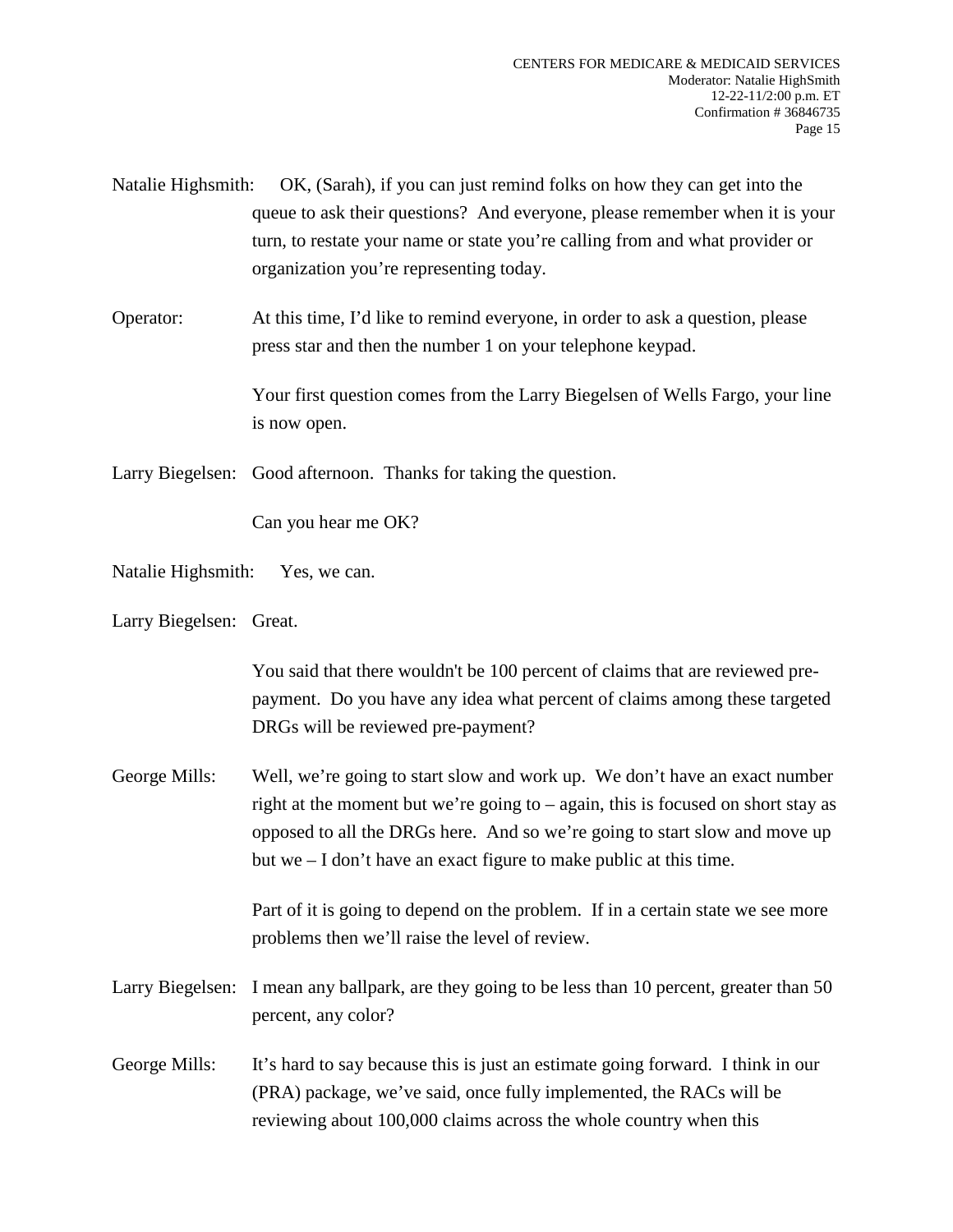demonstration is completely implemented, but we're a long way from being completely implemented.

Larry Biegelsen: And at this point, what percent of claim do you think RACs currently audit post-payment?

George Mills: It's relatively small. I would refer people to our (PRA) package that we had released talking about the level of pre-payment medical review which include the RAC demo in that package.

> We estimate that nationally including this demo that on a pre-payment basis that we will review next fiscal year – calendar year approximately 2.7 million claims. That's 2.7 million claims out of 1.2 billion claims and \$336 billion of payment. If you do the math, that means we have a pre-payment review of  $0.0225$  percent. So I – you know, I just to have a people remember them in.

Larry Biegelsen: And then can I ask a question about the MAC pre-payment reviews or...

George Mills: Yes, yes, that's fine.

Larry Biegelsen: So we've seen the details on the program at Florida. I mean there – from the Web site in Florida, it looks like there were some interactions with CMS based on my interpretation. Do you see what Florida is doing is something that other states are going to implement in the future…

George Mills: Well, I would refer you to each MAC's Web site where they already have this. If you go there, people are doing things, but that was the point of my statement earlier what that – what might be going on in Florida might not be the same issue that's going on in North Dakota.

> When you look at the error rate by state, they are pretty different and the issues are unique and then a lot of it depends on the types of providers that are within the state. So I don't think it's the best idea to extrapolate what's going on in Florida to the rest of the country because I don't necessarily believe that in every state, they have the same issues that might be going on in Florida.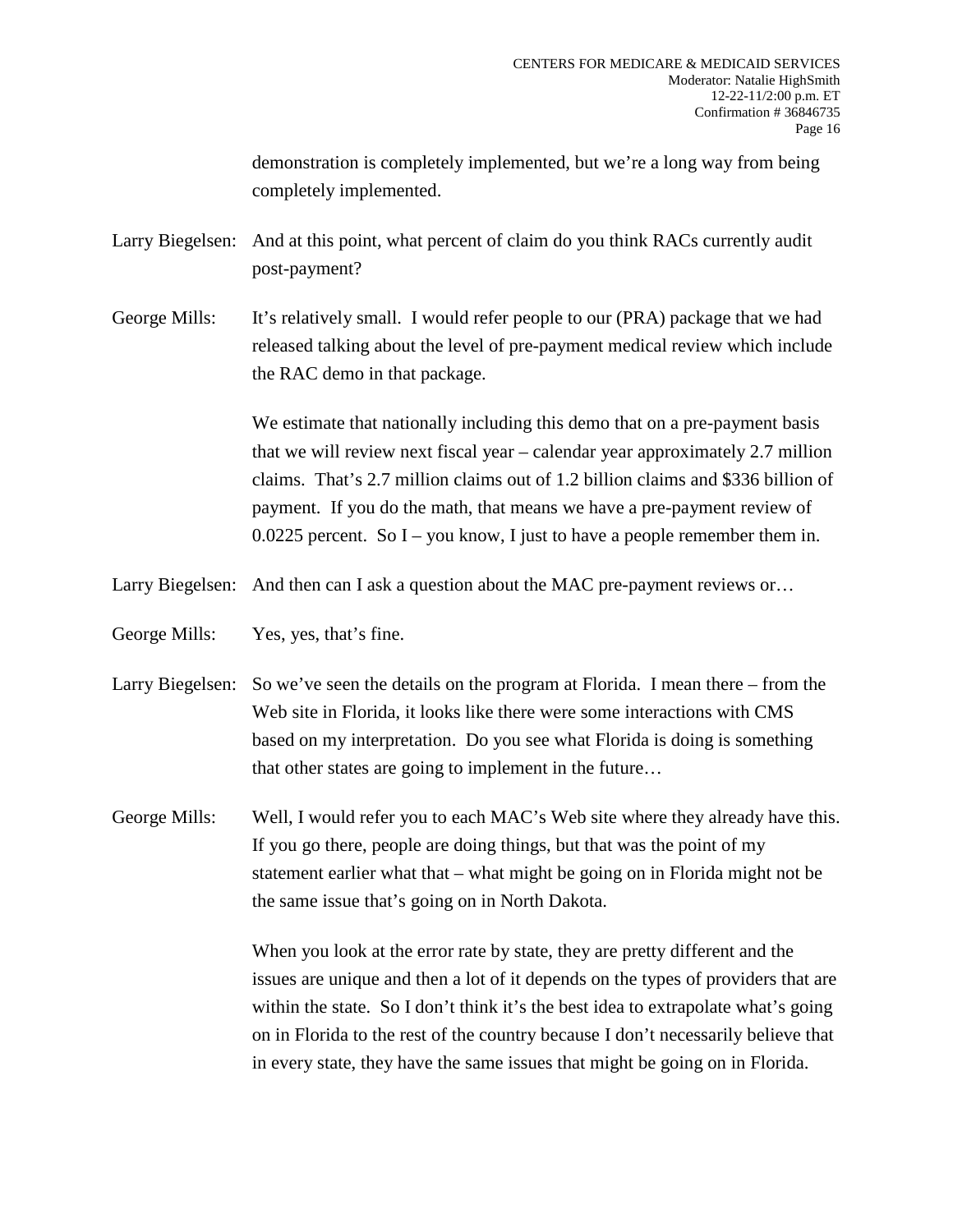- Larry Biegelsen: Lastly for me, why was this medical necessity identified as one of the three areas of concern? Does that mean that it's  $-$  it is not an area of concern for CMS or doesn't contribute...
- George Mills: But that's really what we're saying is that it is a matter of a necessity issue. When Dr. Cope described that the person should have been an out-patient rather than in-patient, that that's what's we're saying, is that it wasn't medically necessary for them to be an in-patient.

That doesn't mean that they shouldn't have gotten any service or that it was totally unreasonable. Whatever the hospital did, the issue is whether they needed to be an in-patient as opposed to being out-patient.

So I – you know, when we use the word medical necessity, it doesn't always mean that it's inappropriate. And I think I would like to caution people, when you hear us use the word short hospitals, it's almost entirely this issue about whether they should have been in-patient or out-patient, whether it's – they came in through the emergency rooms or whether it was an elective surgery. That's really the big issue here, is the in-patient versus out-patient. So thank you for your questions.

- Larry Biegelsen: Thanks.
- Natalie Highsmith: OK, thank you.

Operator: Your next question comes from the Wanda Thompson with Carolina Health care. Your line is now open.

(Tom Cone): Hi. This is (Tom Cone). I'm sitting with Ms. Thompson but I have questions if that's OK? And I had three and I think they're all short answers.

> The first one is, how does this relate to the part A to B rebilling demo project? And if you participate in that and give up your appeal rights for short stays, does that mean you've given them up for this project as well?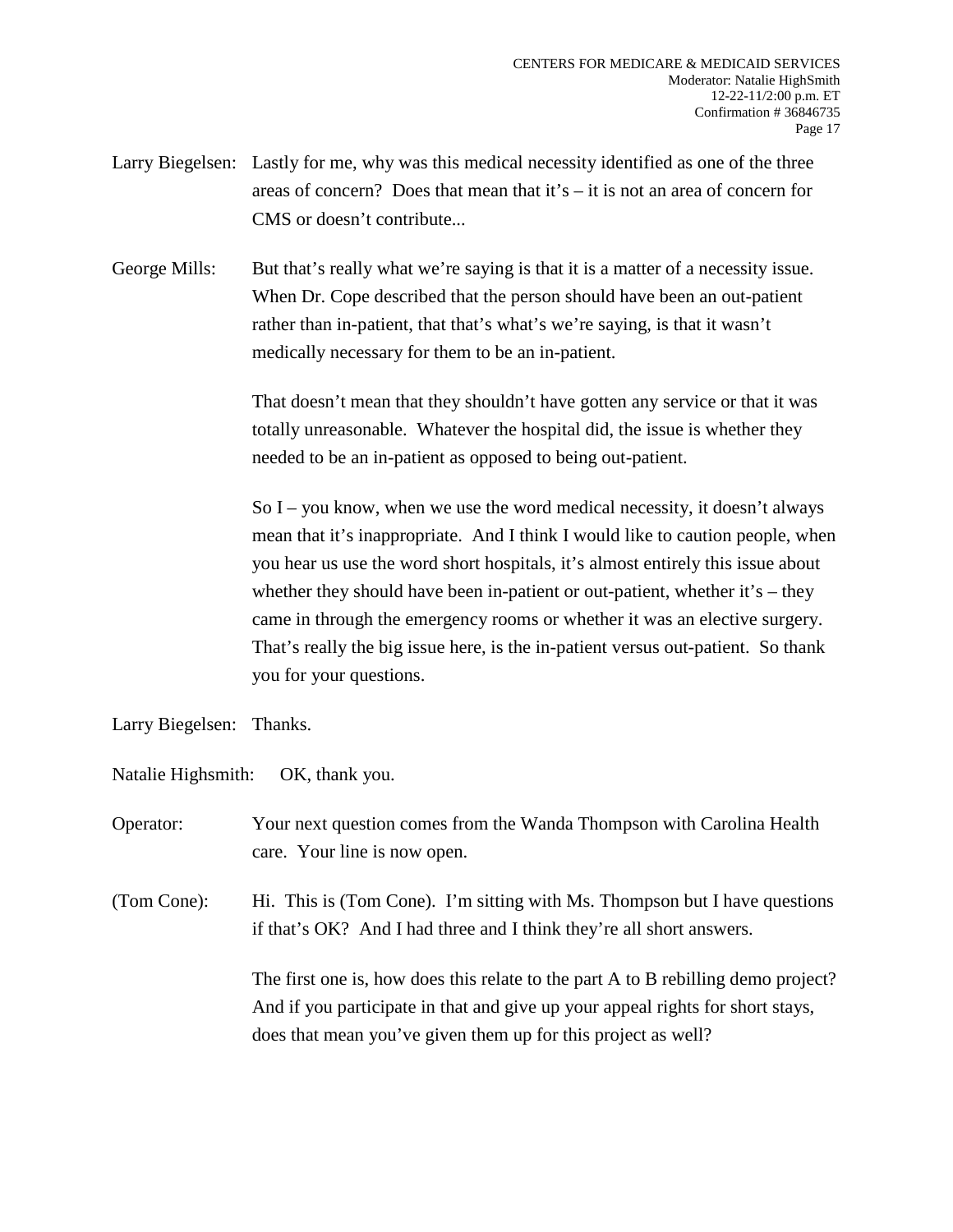George Mills: Well, to the extent that there is either pre-pay or post-pay done whether it's in the demo or in a post-pay basis or bond done by a RAC or a MAC, if you're in the A/B rebilling demo, you can rebill.

Tom Cone: But can you appeal?

Connie Leonard: No. You may not appeal at your end. I just kind of want to address (inaudible) recovery audit operation (inaudible) and the part A to part B rebilling demonstration. You may rebill for your (inaudible) and services if a pre-pay claim is denied (inaudible) will not have this appeal rate for that particular plan.

Tom Cone: OK. That's what I was afraid of.

The second is just clarification on the ADR limit. This is in addition  $-$  it's the same limit but it's in addition to the post-payment review limits?

- George Mills: Yes.
- Connie Leonard: Correct.
- Tom Cone: OK. And then the third is, is there do you have clarification on when the review letters will be sent relative to the R.A.?
- Connie Leonard: But the review results will always go out prior to a provider (inaudible) R.A. Usually, it's just within a couple of weeks and we would expect the same especially given that these are pre-pay and not post-pay and there's the timeframe for the provider – for the MAC to make payments to the providers. So I'm going to think it's probably going to be at most two weeks, seven to 10 days probably.

Tom Cone: OK. Thank you.

Operator: Your next question comes from Karen Robinson of Mercy Medical Center. Your line is now open.

Karen Robinson: Thank you.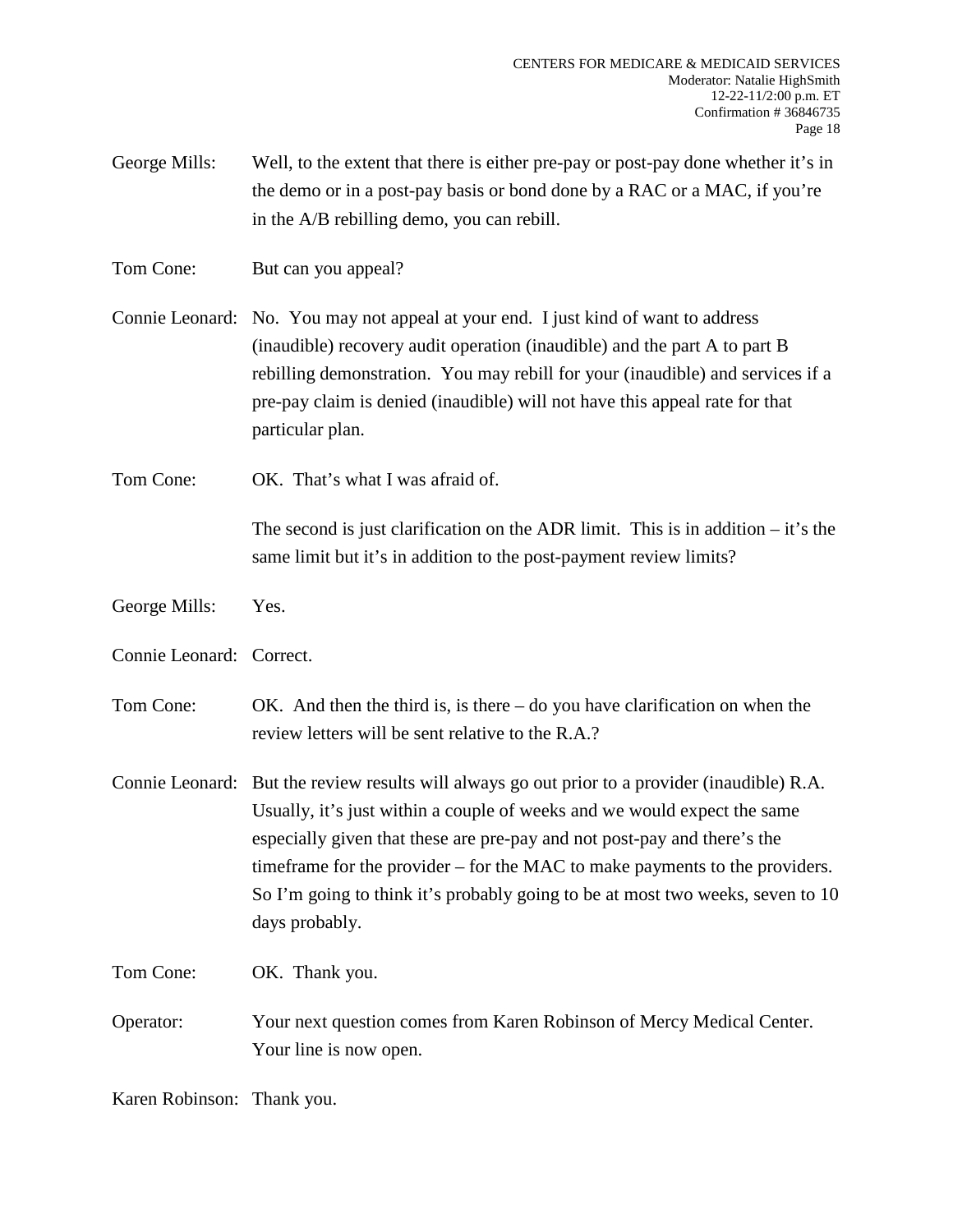I have a quick question regarding the process. As I understand it from your presentation that when they're entering the bill, the claim will be suspended. Will it be suspended immediately?

Connie Leonard: The process will be the same as the process the MACs (inaudible) pre-pay review. So the claim with get submitted, it will get suspended from prepayment review and you'll immediately get notification back that the claim has been suspended and you need to submit documentation.

Karen Robinson: OK. Then at what point will the ADR be sent, at about the same time?

Connie Leonard: Exactly. That notification that you need to get – that you need suspended, that one documentation is the ADR. There will not be another ADR request then.

Karen Robinson: OK. So once it's suspended, that's going to generate the ADR?

- Connie Leonard: Correct, yes.
- Karen Robinson: So once we receive the ADR then we only have 30 days versus the 45 in the RAC?
- Connie Leonard: Correct, because these are pre-pay review.
- George Mills: Yes. But we've got comments on that and we're looking at whether we should change out instructions to all contractors about how long we should get people to respond. So we're looking now at that globally because that's the comment we received on – not this demo – I mean this demo and the other demo. So we're thinking about how long that is.

Karen Robinson: OK.

George Mills: So if people have comments on that, we're more than willing to take them.

Karen Robinson: OK. Then the ADR is coming from the MAC?

Connie Leonard: Correct. The ADR will come from the MAC and it will inform you of the address to send (inaudible). It may be back to MAC and then maybe to the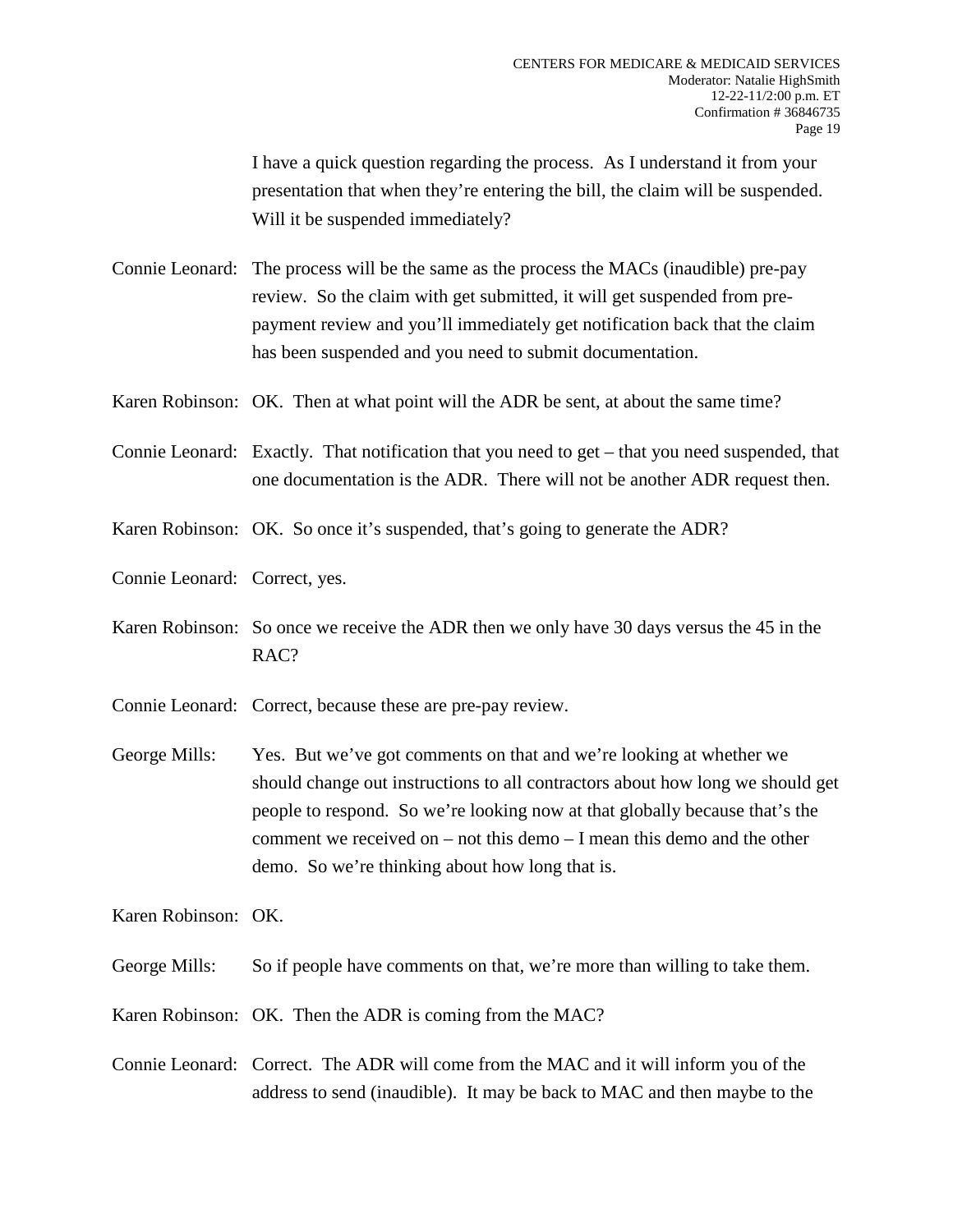RAC. So you just need to pay attention to what address it says in the letter to send the medical record and documentation to.

- Karen Robinson: OK. The concern is similar to the concern with the part A and part B demo. We recently changed our MAC in Ohio and as of this time, we're still trying to determine who is getting those letters from the MAC, you know, across the board. So is there been any discussion on how they can determine where those letters are going to go to?
- Connie Leonard: You mean (inaudible) contacted hospitals?
- Karen Robinson: Right.
- Connie Leonard): That is something that we are looking into from across the board respective of this but we certainly realized that providers like how it used to be or it is currently but we'll change come January 1st on the post-pay RAC site but that would require some (inaudible) changes for CMS. It's something we are looking into but it's not something we can implement right now.
- Karen Robinson: OK. And then the last question is, on the R.A., if there has been determined that it was not appropriate for a payment. Is there going to be a code such the N432 or will the N432 be the code?
- Connie Leonard: There will be a time as to why the claim was denied as well as the detailed review results letter. That's a good question about the use of N432 and we will see if we'll be able to be used on this pre-pay analysis and make sure we post the question on the Web site.
- Karen Robinson: OK. So the review results letter should come back before we see the response on the R.A., pretty similar to what happens with the RAC now?
- Connie Leonard: Ideally, you would receive that in the mail prior to doing the R.A. and I know you do today because the RAC has to send the adjustments but given mail time, I guess I could envision situations where you may get the R.A. prior to getting the actual review results letters.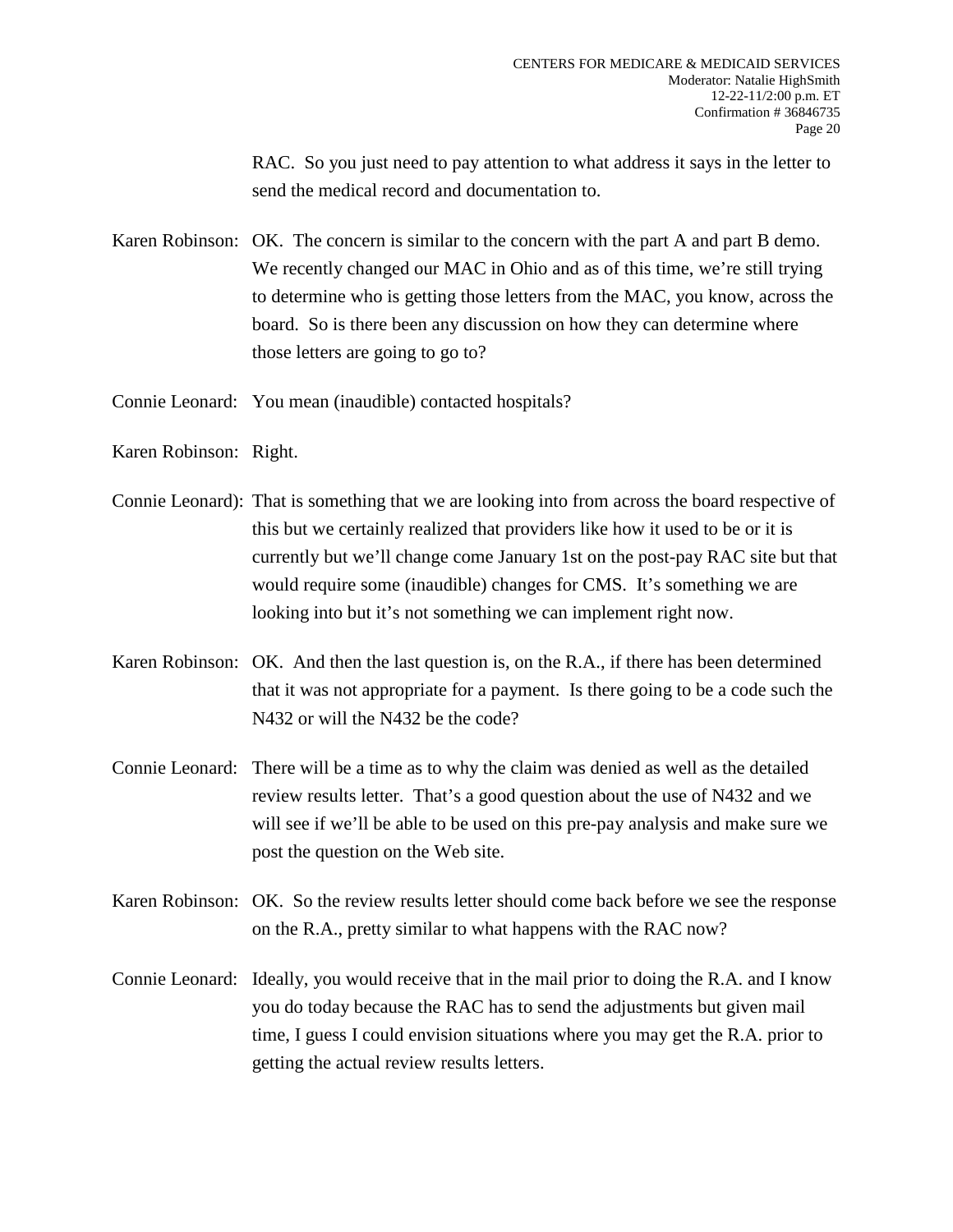So what I'd like to say (inaudible), you'll get that review results letters first then wit will soon get into the point (inaudible) on records for a particular hospital. It's certainly possibly you might get the R.A. first.

Karen Robinson: OK. Thank you.

Operator: Your next question comes from Deborah Barros of Bailer Healthcare. Your line is now open.

Deborah Barros: Well, all of our questions have been answered. Thank you.

- Operator: Your next question comes from Alan Olsen with University of Texas. Your line is now open.
- Alan Olsen: Hello. Does this demonstration include the physician services at all? I just keep hearing about DRGs but not anything on the physician side?
- Connie Leonard: At this time, it only includes the in-patient DRG. At some point down the road, CMS has finally expanded but obviously there'll be notifications for another Open Door Forum.
- Alan Olsen: OK, great. Thank you.
- George Mills: Yes, but that's a good point, is that this demonstration down the road might get into other services other than in-patient. So we just want to make that clear. We're starting with DRGs because there is a relatively small number of claims that are in-patient but they have a big impact on the error rate on inpatient spending. It's nearly 40 percent of all Medicare expenditures but way less than 1 percent of claims. So that's why we're targeting this for the biggest bang for the buck. So I just wanted to reiterate that.

Alan Olsen: Thank you.

Operator: Your next question comes from Susan Emanuel of Catholic Health care. Your line is now open.

Susan Emanuel: Yes, hi. Thank you.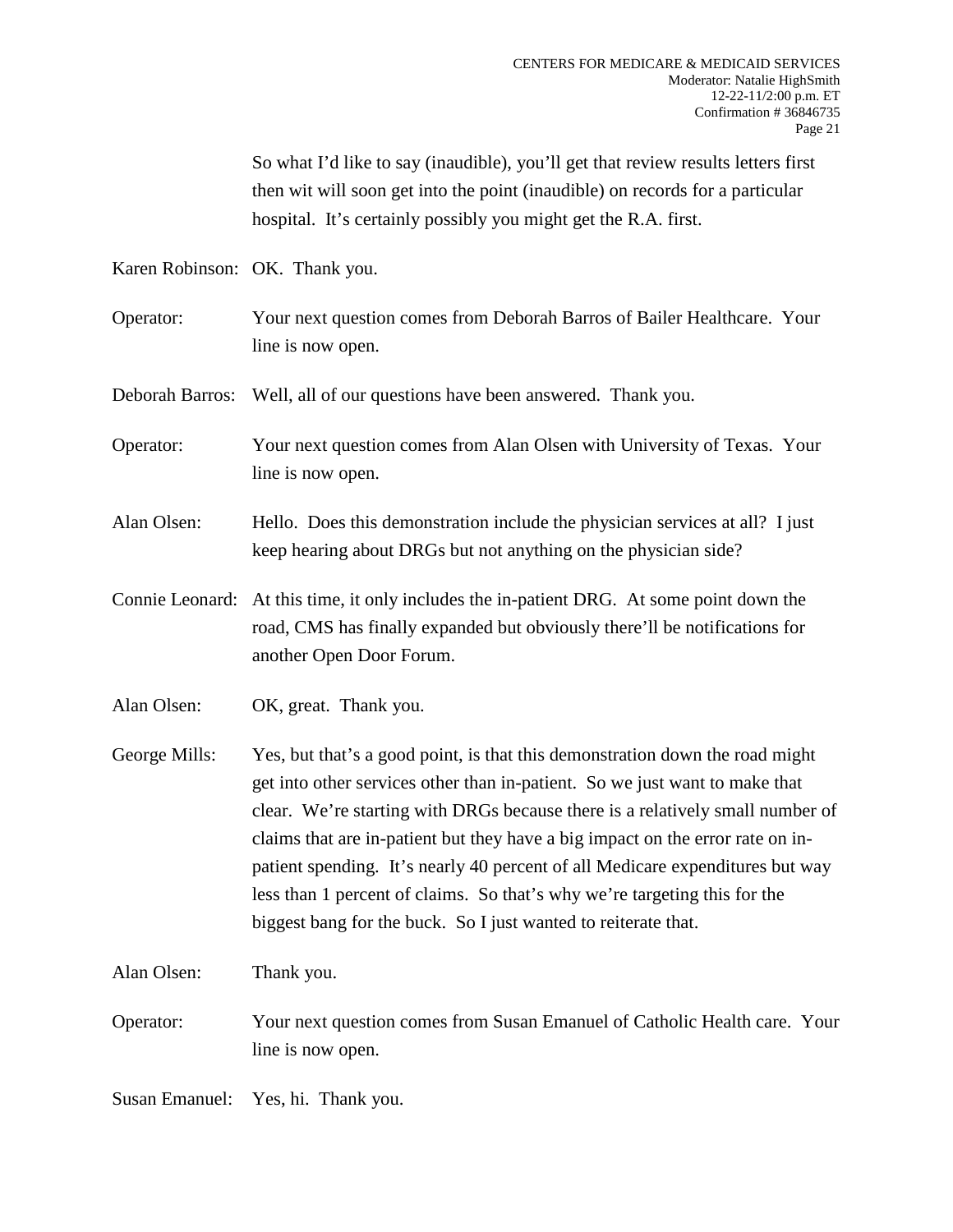I have two questions and a comment. First of all does the facility have any recourse or who do we contact if 45 days has passed and we have not heard anything on the account that they're reviewing?

- Connie Leonard: CMS will have a designated point of contact that you can contact if you have not heard a decision from the recovery auditor. We will make sure that that's up on the Web site.
- Susan Emanuel: OK. And when you say up on the Web site, on the RAC Web site or on the CERT site?
- Connie Leonard: They're on the CERT demo Web site.
- Susan Emanuel: CERT demo Web site, not the RAC Web site.
- Connie Leonard: Right.
- Susan Emanuel: OK.
- Connie Leonard: That's a good clarification, is that we will keep pre-pay separate from a Web site perspective from the normal RAC programs but we will add a link to the RAC program just to make it easier for providers because you may well be – very familiar with the RAC Web site. (Inaudible) pre-pay but all the information will be on the Pre-pay CERT Demo Web site.
- Susan Emanuel: OK. And then it's still, I think, from the question that the previous caller has been asking or two callers ago, we don't know yet so you guys aren't sure what address the ADR requests are going to be going to?
- Connie Leonard: Well, the ADR is as to who you're going to spend it to?
- Susan Emanuel: Well, no, so we're receiving the ADR. One of the things we learned during the demonstration program in California that was painful for everybody is that we couldn't dictate where those letters were going to and nobody at CMS or the MAC could tell us what address or what source of data they were using to generate mail of those letters.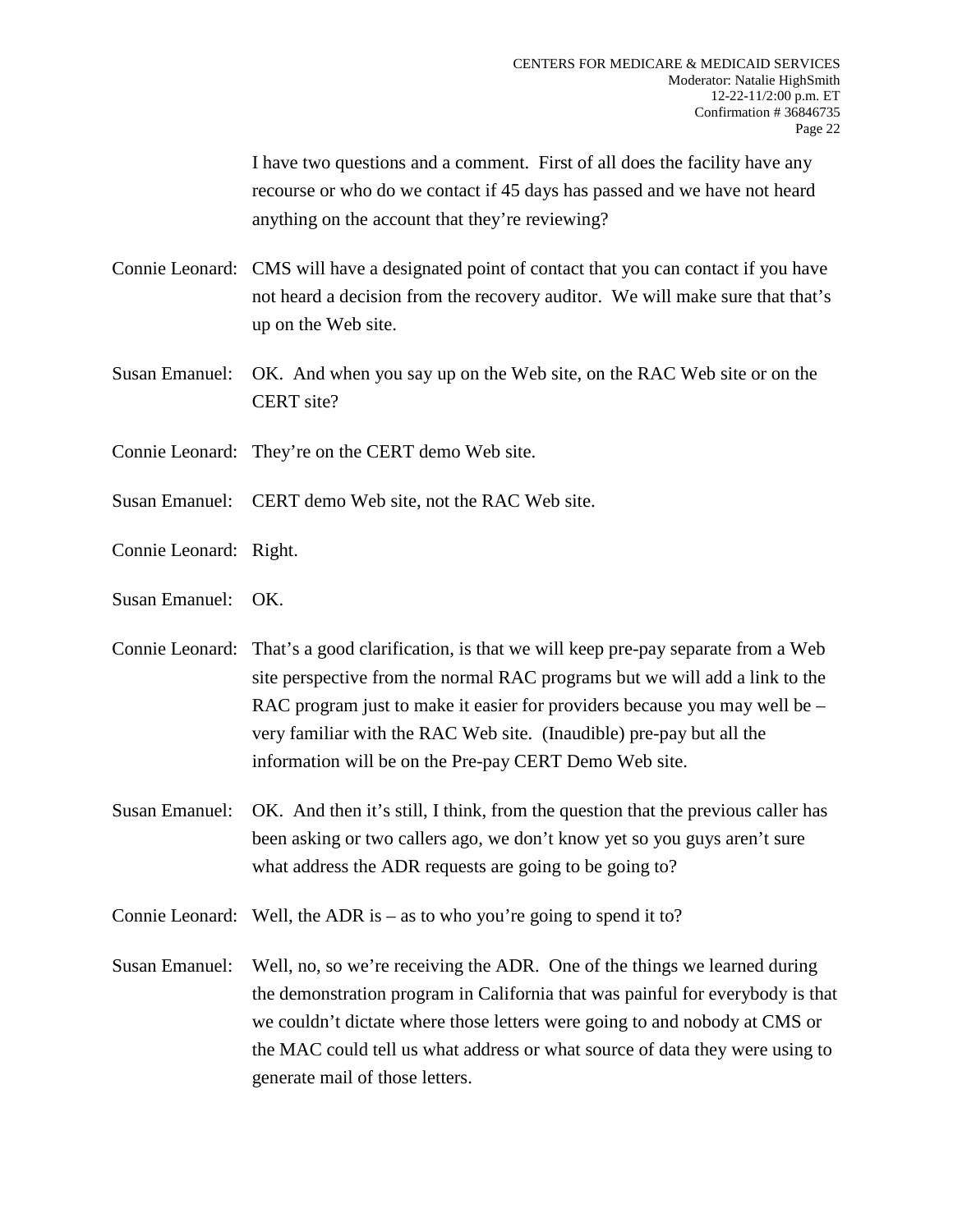- Connie Leonard: As of today, we believe there are videos that are going to come to you electrically. So the claim is going to come in. It will be suspended and you'll get an automatic designation just like you do with the MAC request director for review.
- Susan Emanuel: So we're getting an electronic ADR, not a paper ADR?
- Connie Leonard: Right. It's the same process the MAC uses today to come back and request additional documentation. So it's the same system that they use to request information. It's not going to be something that sort of come through the mail. So it's coming back to you for the claim system.
- Susan Emanuel: OK. So the ADR with all the information you talked about is going to come through electronically, got it. OK.

And then one other point of clarification, and the rest of my questions were all answered, you're going to post then on the CERT Web site, yes, there is going to be a special code that will be used on the remittance advice to tell us that something was part of the RAC pre-payment review or is it will be N432 or what?

- Connie Leonard: Correct. I need to verify to see if N432 can be used on this particular claim.
- Susan Emanuel: OK, got it. All right. Thank you.

Connie Leonard: Thank you.

- Operator: Your next question comes from Linda Berne with Catholic Health Services. Your line is now open.
- Linda Berne: Hi. I have a question about the ADR that we received. Right now from the MAC, it has the reason code on there. Are these going to say RAC? I know the address is buried within and it's going to say to send it to the ECS but is it going to be any other identifier there to  $-$  so that we can distinguish between the MAC and the RAC?
- Connie Leonard: At this time, we believe it's going to be the same information. The only thing they can modify in that request is just the actual address. It certainly will say,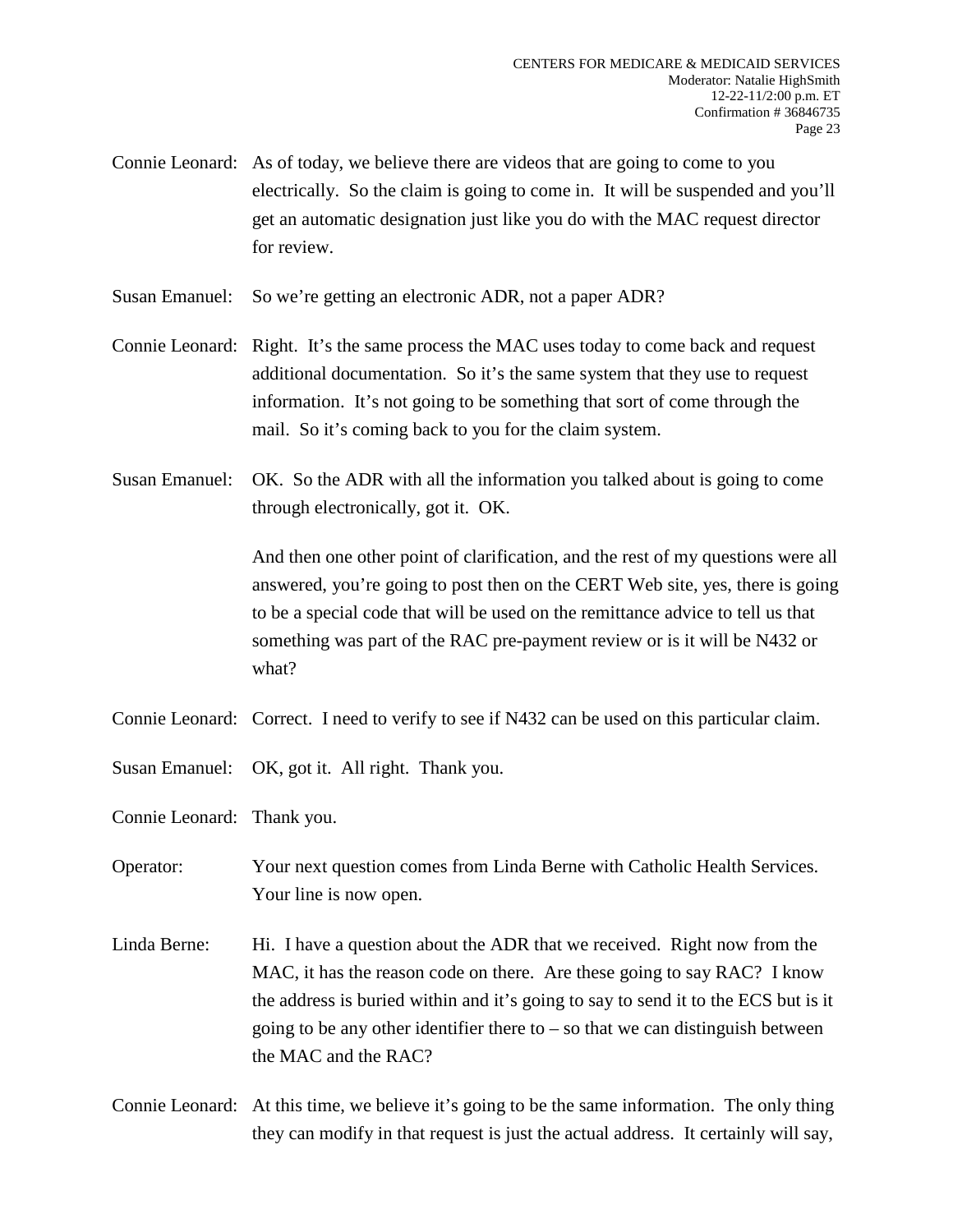you know, recovery audit contractor and then the name and obviously the address.

Linda Berne: So the recent is going to be the same 5EAOO?

Connie Leonard: Did you receive (inaudible)?

Linda Berne: The reason code on the MAC reviews is 5EA00. So is the reason code for these RAC reviews going to be the same?

Connie Leonard: We'll look into that more of  $-I$  would expect it's going to be the same rational for request (inaudible) notification.

Linda Berne: Now, are the RACs going to keep any kind of spreadsheet on their Web site for us to follow the way they do with the post-pays, the one they send out review results/

Connie Leonard: That's a good question. We're going to have the RACs put the information up from the portal. We'll also take that question back and see if that's something that we've included in the ratification for the – to the RAC statement (inaudible) we have one information up on the portal or not, but that's a great question. Thank you.

Linda Berne: OK. And just as far as the (inaudible) hospitals, do we think that they will be more affected by the pre-pay RACs?

Connie Leonard: I kind of say there are going to be more impacts. I would expect that they'll be impacted just like they would in the first (inaudible).

Linda Berne: Thank you.

Maryann Pike: Hospitals are included in this?

Connie Leonard: Yes. The hospital (inaudible).

Maryann Pike: OK. This is Maryann Pike. I'm sitting with Linda Berne. I just have one question.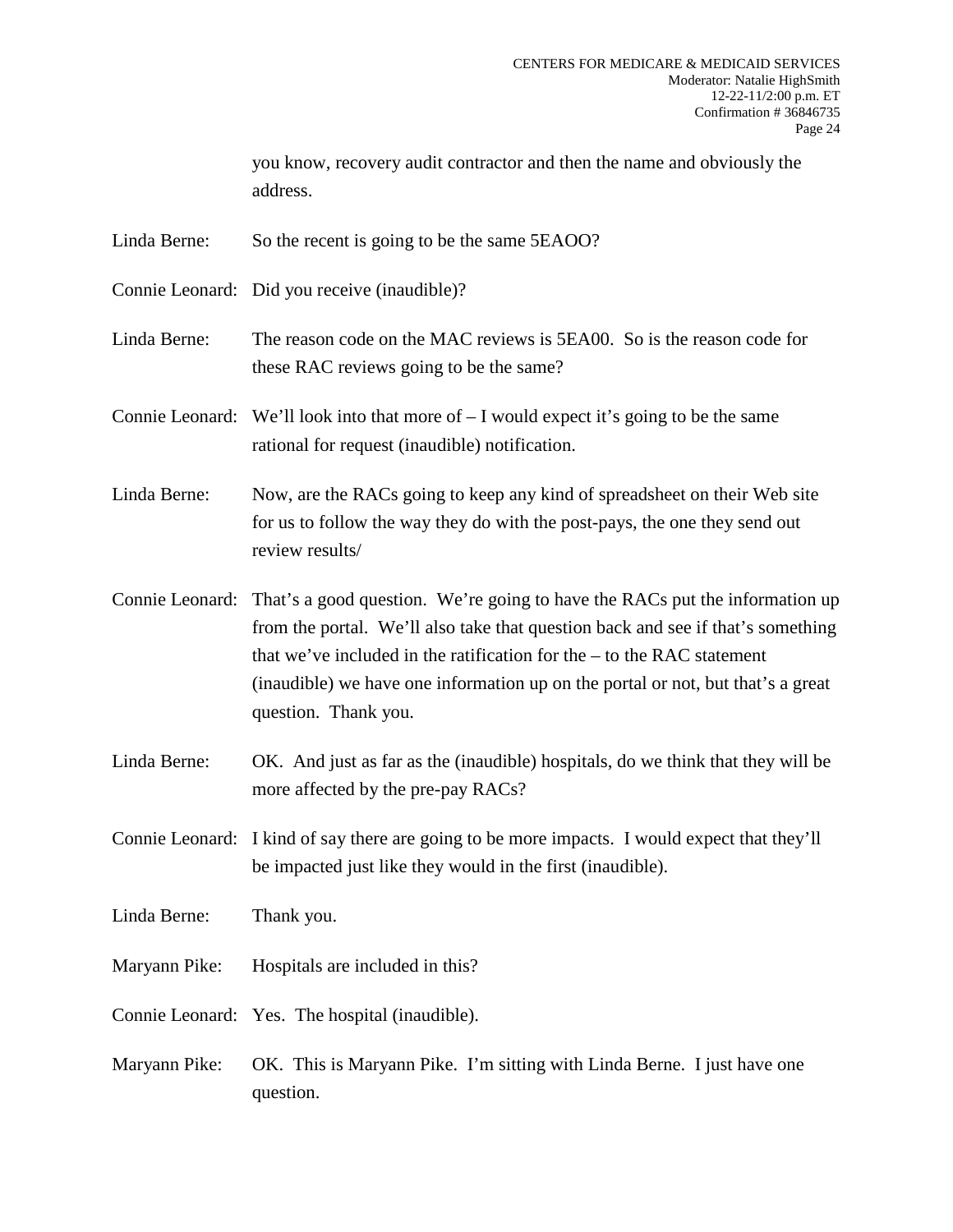So by the end of July, we're looking at eight DRGs that will be simultaneously requesting records. Is that correct?

Connie Leonard: Correct. By the end of July, all eight of these DRGs will be in place from a pre-pay perspective so they're not going to necessarily drop off.

Maryann Pike: OK. And then you said that the medical record may be sent to the RAC or the MAC. Can you tell me what – how that – what's the difference there, what was that trigger point be?

Connie Leonard: The RAC is going to be the one that is going to review all of the records. The only trigger point there is potential (inaudible) MAC and the RAC had set up their communication process.

> There might be some MACs who want to get in their record and give the RACs access to those systems to review the record and then maybe some, they just want to communicate the RAC – have the RACs review that record at their location and this process and forward the decision. So we are leaving that up to the RACs and MACs to decide how they want to best communicate as long as the RAC is the one making and reviewing the medical record investigation.

- Maryann Pike: OK, I'm sorry, I have just one more question. Are they going to be paying for these medical records for copying the medical records?
- Connie Leonard: That is still an open question but I think right now, the answer will be yes so we expect that the RACs will pay for the medical records. We will clarify that on the Web site though.

Maryann Pike: Thank you.

Operator: Your next question comes from Eugene Kawasaki of (C4). Your line is now open.

Eugene Kawasaki:Hi. How are you doing?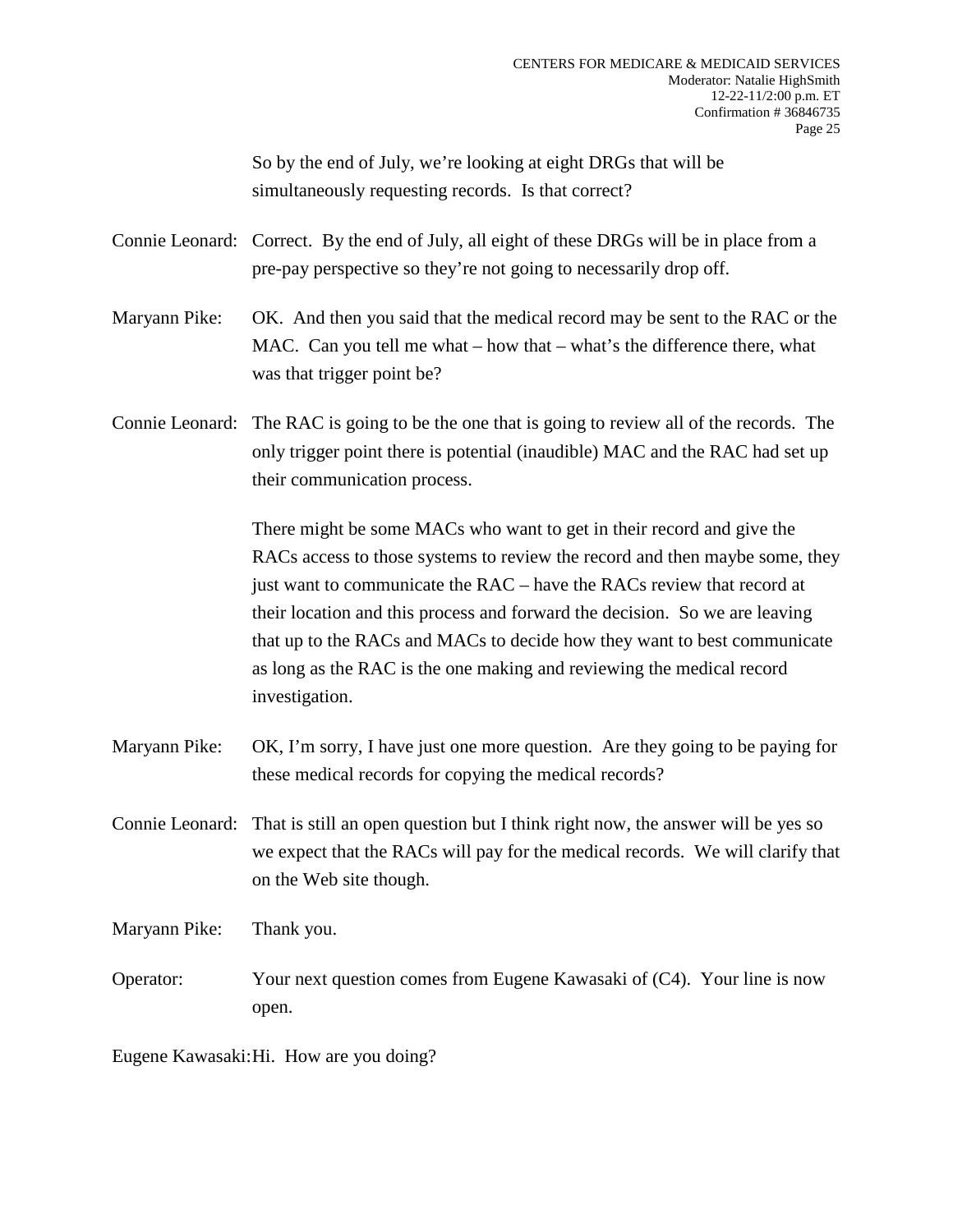The 15 DRGs that were identified in Florida, are these DRGs going to be considered in further basis of the demonstration project or part of the future DRGs, are you going to – planning on announcing at a later date?

George Mills: We're going to make that announcement on a later date. We're going to take into account the DRGs that the CERT data as well as the recovery auditor post-pay reviews are identifying as having significant overpayment. So there might be but we will make that announcement later in the year as the demo progresses.

Eugene Kawasaki:And that's – and those – if any of those are (inaudible) future list, is that going to start after July 1st?

George Mills: Yes.

Eugene Kawasaki:And when should we look for a potential announcement?

George Mills: Around May or June at least. We – I mean as you speak, we're staggering this. We want to make sure that it works right. We want to test this concept before we leap into a large number of DRGs so that's why you'll see a staggered approach here to get to full implementation.

> So we'll be having numerous outreach and educational calls as well as other things out. I would expect the announcement like in May or June.

Eugene Kawasaki:OK, thank you.

Operator: Your next question comes from Joe Chandler. Your line is – from Freeman Health Systems – your line is now open.

- Joe Chandler: Hello. I had a question on, when you do the pre-payment review, will it be not only for making sure they are properly built as an in-patient instead of outpatient but also looking at the DRG to make sure it was correctly coded to the correct DRG?
- Connie Leonard: Correct. The recovery auditors will review it both from utilization and a medical necessity perspective. So they'll review the record in totality.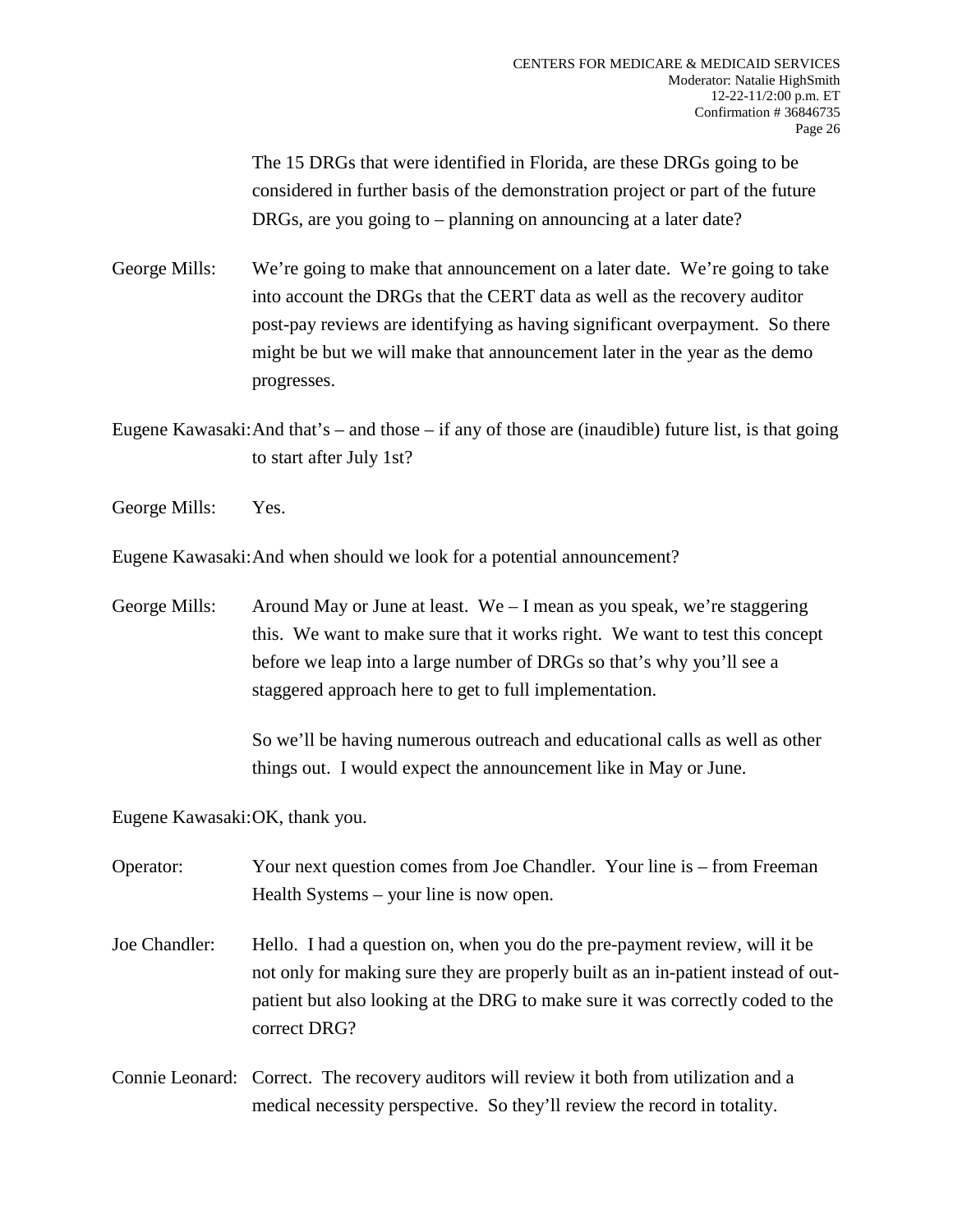Joe Chandler: OK, thank you.

Operator: Your next question comes from Dr. Ronald Hirsch of Sherman Hospital. Your line is now open.

Ronald Hirsch: Thank you.

This is for Dr. Cope. You presented a case of a 69-year-old gentleman with a TIA.

James Cope: Yes, sir.

Ronald Hirsch: If we push his data – and you did give us only limited data – into the ABCD squared protocol which is evidence-based, he actually is at over a 4 percent risk of having a stroke in the next two days. That to me is an in-patient. I don't know how you can take TIA and just generalize it to every TIA.

James Cope: Well, and I don't mean to generalize every TIA. I mean these are – these are simply examples of cases we have seen. Certainly, every TIA that we see, we're not going to deny payment.

> Every –- clearly, every case is different, every beneficiary is different and therefore, we – you know, we review the entire record that's why many of these – most of these cases of this nature come to one of the two medical directors as opposed to simply going through our screen and mechanism.

- Ronald Hirsch: In our experience in the RACs is that they just whole self deny and then they look and say, "Well, the patient never had a stroke therefore never needed to be an in-patient." They're using the retrospectoscope to make these crazy decisions.
- James Cope: Well, again, it's nothing for the RAC. I can't really speak to how they review. On the other hand, certainly, we at CERT do not go through this so-called retrospectoscope. We adhere to the (inaudible) the decision that you as the commission have to make and therefore the one we review and based our reviews on is a decision and the information and data that was available at the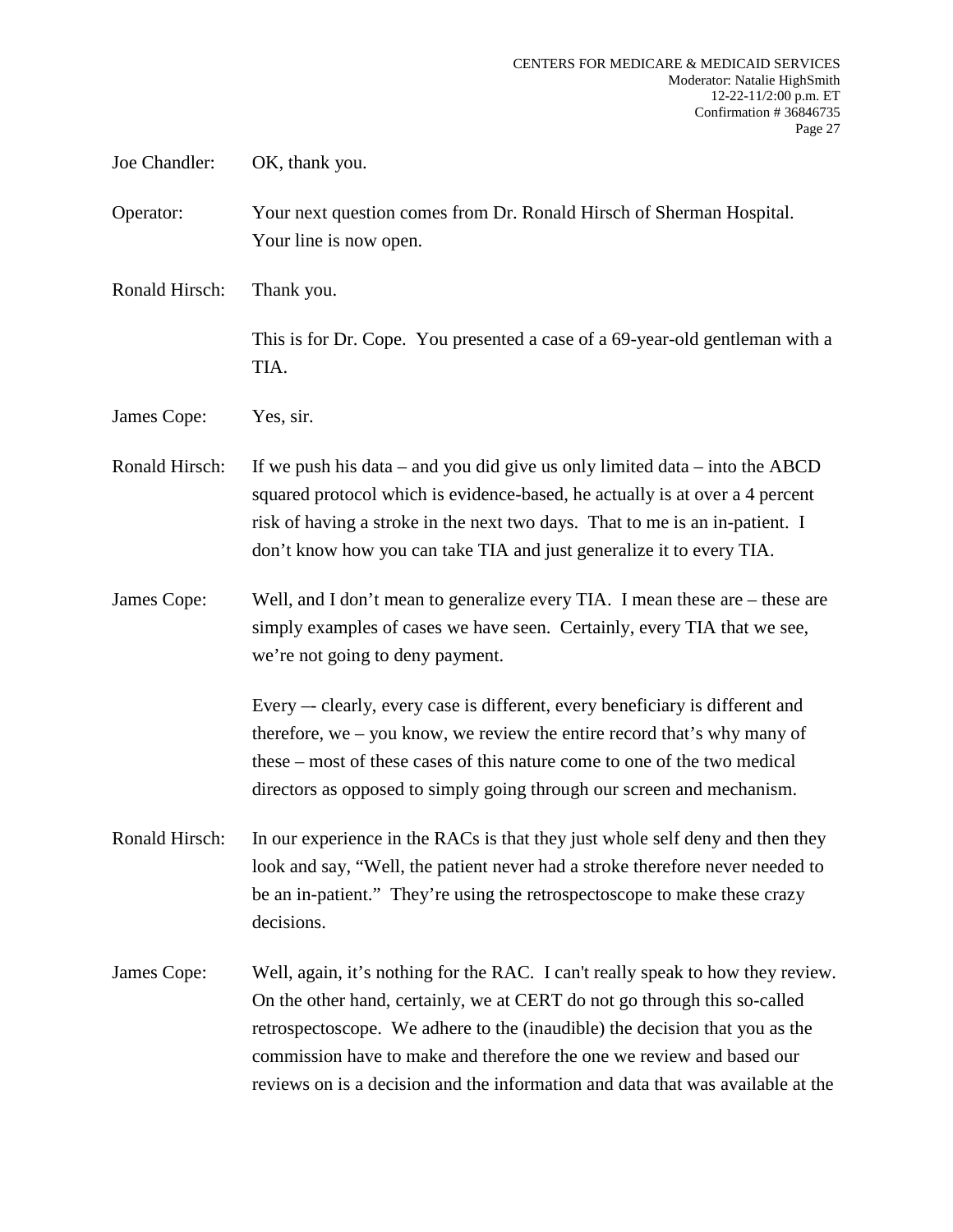decision time that is when one makes a decision whether or not to admit that patient.

Ronald Hirsch: OK. And do you have any evidence-based resource that you would refer to for syncope since that is a great tricky diagnosis for us to sort through?

James Cope: I don't offhand. Again – and I agree, I mean syncope is a very, very – diagnosis and so again, I don't want to imply that we make this blanket decision based on simply on the diagnosis.

> Again as you may know, the CERT program uses as its screening tool (intercall) system, however, any in-patient admission that doesn't pass (intercall) criteria goes to Dr. Perez or myself for further review.

Ronald Hirsch: Very good.

And I assume that extrapolation is not going to be allowed.

James Cope: I'm sorry, could you say it again?

Ronald Hirsch: Extrapolation of results, so if I pull 10 of our syncope's and deny eight of them, we can't…

James Cope: I think the answer to that question is no but I'll CMS answer that.

Amy Cinquegrani:And that's correct, extrapolation will not be used in the pre-payment demonstration.

Ronald Hirsch: OK. My one last question, how – once we submit the claim, how long do they have to request records before they can have to pay it without records? In other words, we know we have 30 days to send the documentation but how long can they hold our claim before they can make the decision to auditors?

Amy Cinquegrani:Hi. This is Amy.

The timeframe when I say that RACs have or the recovery auditors have 45 days to review, that is starting from the time that the claim is actually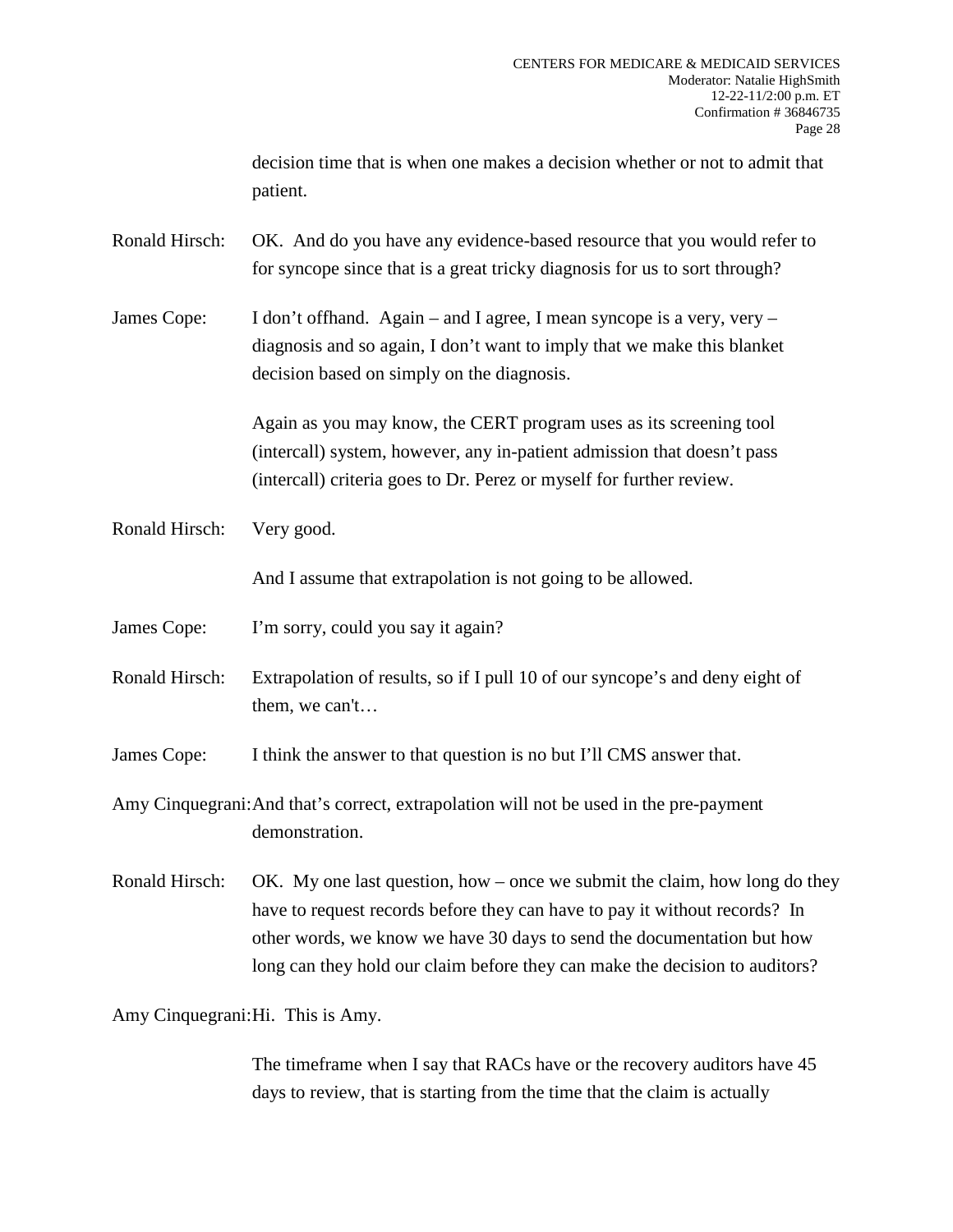submitted minus any time that they are waiting for you to send in the records. So it's a little bit tricky but if you send in a record, I'm just going to say...

Ronald Hirsch: So I want to go a step back for that. So we send in a claim for a syncope patient…

Amy Cinquegrani:Right, yes, yes, that's…

Ronald Hirsch: How long do they have to decide whether they're going to audit it or not?

Amy Cinquegrani: Right. That's what we're  $-1$ 'm going to explain. So if you send in a claim on January 1st and they request the record on January 2nd, that's one day out of the 45 days. Then the 45-day timeframe actually stops after that while they're waiting for you to send in the record. Once the record comes in, that timeframe starts up again for the full review.

> So anytime that they are waiting to request that claim actually comes out of their timeframe for them to review it on the backend. So I believe as (Connie) indicated earlier, once the claim is suspended, that ADR will go out, within the next day or so.

Ronald Hirsch: Got it. OK.

Amy Cinquegrani:It's almost an immediate request.

Ronald Hirsch: Thank you.

Operator: Your next question comes from William Martin with American Academy. Your line is now open.

Richard Martin: This is Richard Martin with the American Academy of Orthopaedic Surgeons.

My question is just  $-$  is what's presented today was really complicated, what tools do you have now or are you planning for professional organizations to take back to their members and educate their members?

Connie Leonard: Well, I guess we might (inaudible) presentation about – are you talking about what kind of the tools are available so that your membership can make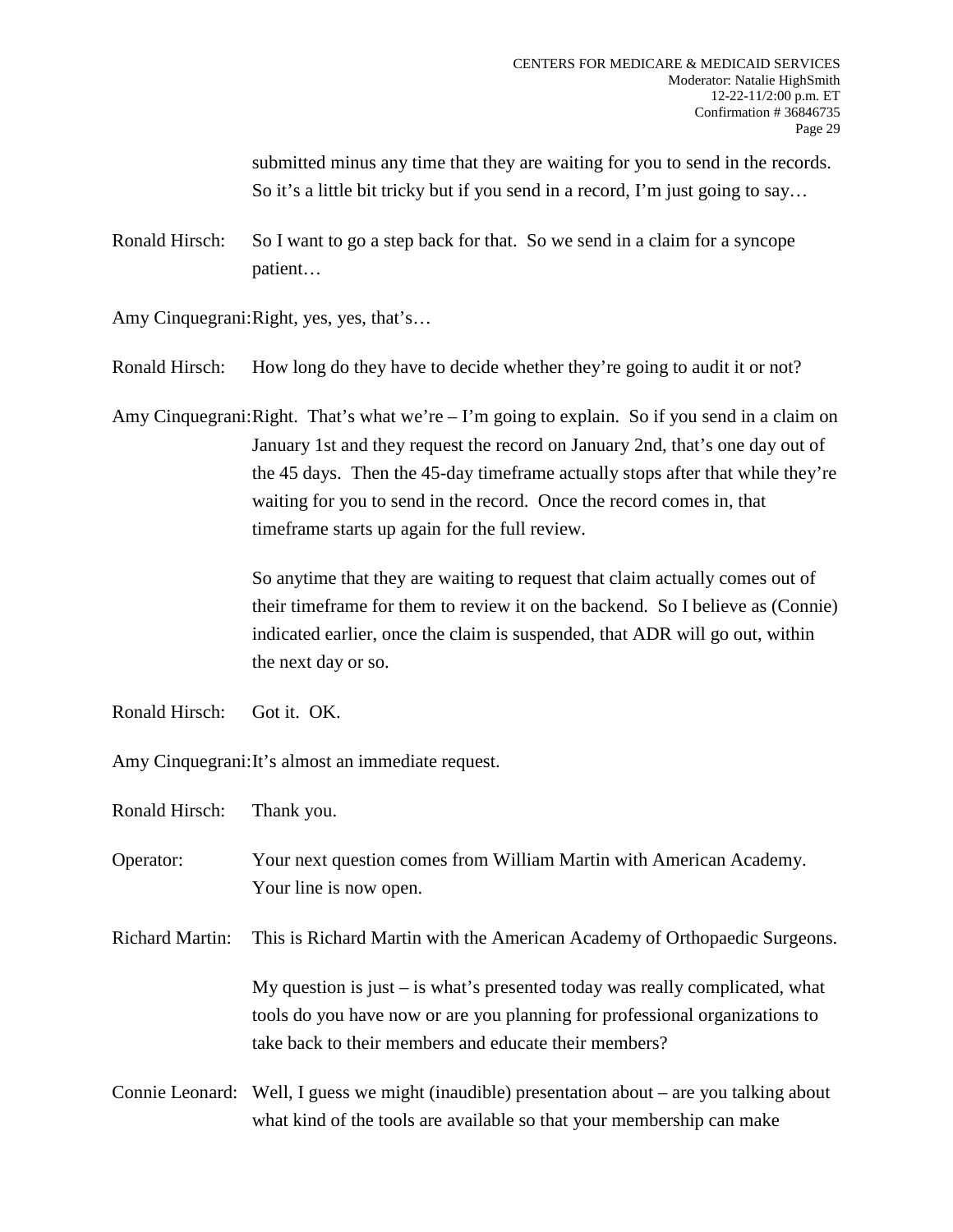(inaudible) they're billing correctly in the future – those types of tools or types of tools about this demonstration?

Richard Martin: Actually both.

Connie Leonard: Well, I think about the demonstration, you know, we feel like our slide presentation is probably pretty complete from the perspective of how the process is going to work. It's the same process that, you know, the MACs are using. It's a very similar approach-based process except that, you know, it's happening, you know, prior to payment. You know, everything else from that perspective, you know, stays the same.

> The request for the records, the receipt of the record, the review and then the decisions and then based on that decision, is the detailed review results letter (inaudible) can then use to determine if they're going to appeal or not.

And on the flipside as far as, you know, what tool CMS is going to make available so that memberships can – associates can help their membership, you know, bill correctly and not have to worry about, you know, audits in the future.

You know, I certainly would, you know, lead people to the (inaudible) these letters that we've been issuing, you know, every quarter for about a year not and we've gotten really good feedback on it and it includes some examples and, you know, getting some things that are, you know, we are finding, you know, (inaudible) report from the RAC in the recovery audit program, from the CERT program. And then also we'll include in those types of documents things that we're finding on a pre-pay perspective if it turns out that we actually are in fact, you know, finding things.

Then I guess I do just want to point out that certainly different DRGs, you know, as we get into the demonstration and we're not – and maybe some of them in particular space, no, it's a high (inaudible) area or the particular providers, you know, we looked (inaudible) our algorithms and our audits.

They know also that we're just not blindly requesting records to review them, you know, if there's not a history or analysis behind that to reflect a particular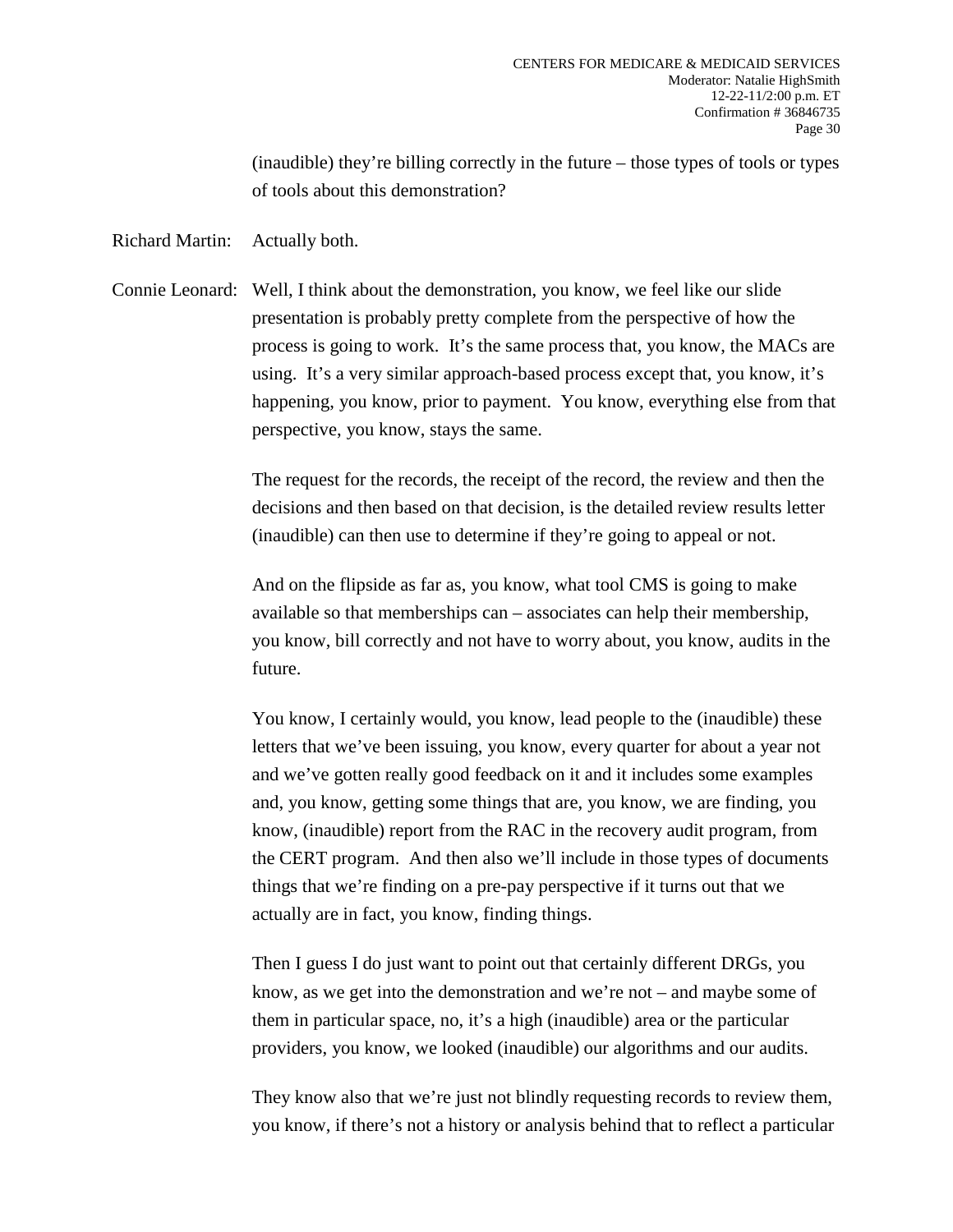review. So that will occur as we get further into the demonstration and we don't expect providers just be getting (inaudible) request just because it's basically the same with one of these particular DRGs.

Richard Martin: Thank you. I appreciate it.

Operator: Your next question comes from Catherine Hill with American Association. Your line is now open.

Catherine Hill: Hi. This is Catherine Hill with the American Association of Neurological Surgeons.

> And a lot of my questions have been answered but I'm really just trying to assess the impact on physicians and in particular on neurosurgeons and our neurosurgeons who do spinal procedures. So the spinal procures, none of those are in the initial DRGs and the letters for this demonstration project go only to hospitals, right?

This is just the – they go to the facility so at this point when we are hearing from our physicians about issues in Florida and MACs that have identified whatever procedure – spinal procedures and others, that is a different process. That is the MAC process. And that is all post-pay or some of the MACs are doing pre-pay?

Connie Leonard: You're correct. This demonstration as of right now, the physician services are not included. It does not mean that down the road at some point of time, you know, we may not announce that – you know, we may announce that we're going to include physician services.

> Now, on the MAC side, again, that's just for this pre-payment demonstration on the MAC side. It is certainly possible, you know, that they may choose to do pre-pay (inaudible) physician services and that would still be pre-pay. So this (inaudible) could do pre-pay on – if physician service is claimed after they've reviewed the in-patient claim.

Catherine Hill: OK. So that's helpful. Thank you.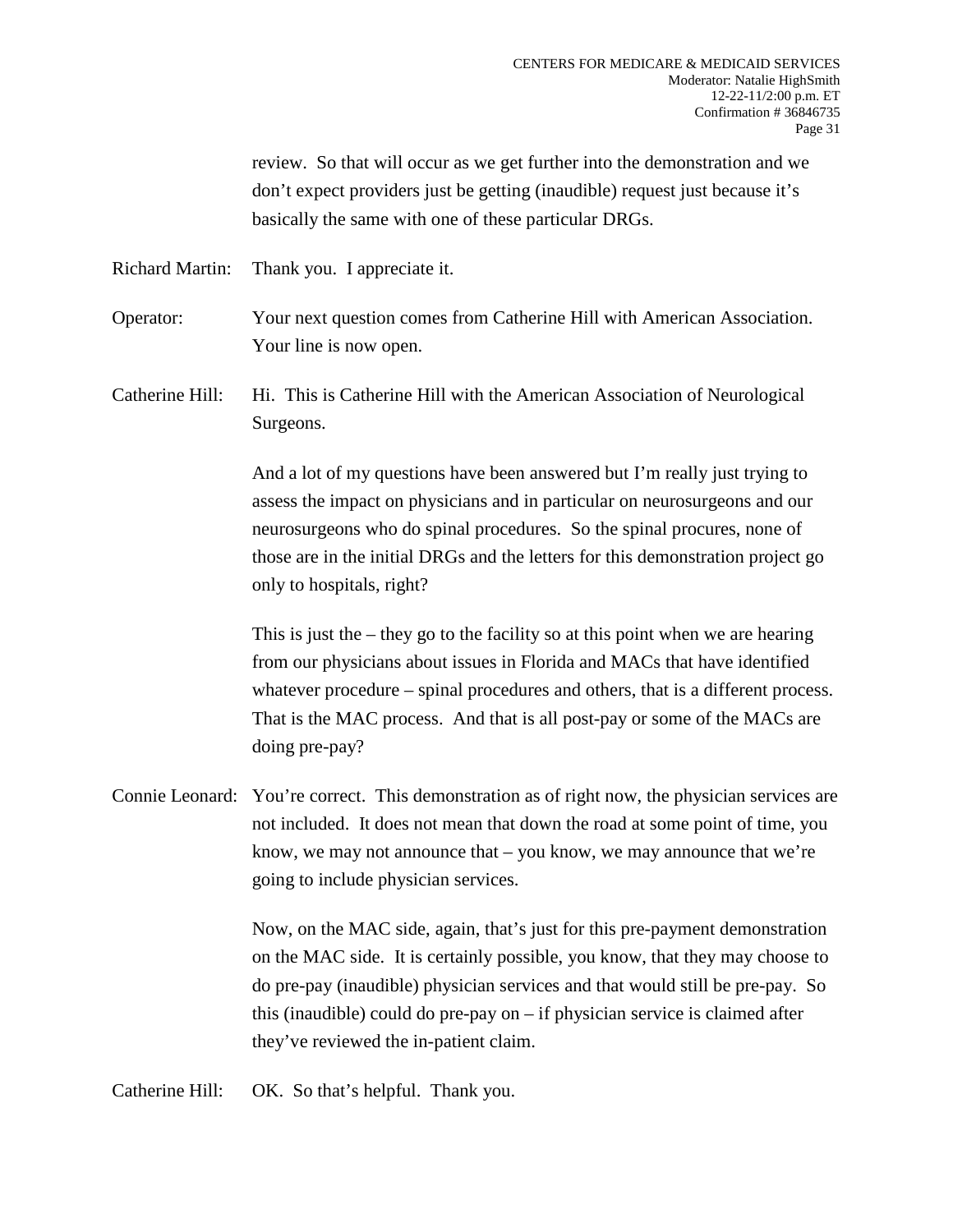And then in terms – but the RAC for physicians and the – you know, this ongoing RAC, that is a post-pay.

Connie Leonard: Correct. As of right now, any RAC – recovery audit work would be post-pay because they are not included in our initial implementation of demo.

Catherine Hill: Thanks. This is very helpful. And I think that was all my questions. And in terms of before you move on to anything other than what you've talked about today, there would be additional information put out if you move on to physicians or when you move on to additional DRGs, there will be more public education.

Connie Leonard: Absolutely, there will be.

- Catherine Hill: Great. Thank you.
- Operator: Your next question comes from Andrew Watchfire of Watchfire and Associates. Your line is now open.

Andrew Watchfire: Thank you.

When I looked at the pre-pay review process, one realizes that it takes at least a year to get an (ALJ) decision. So you're going to be providing services on the denial without payment for some time.

And do we have the same system? I know we don't have procedures now but we're expanding to procedures. I think it gives the best kind of example. So let's say you have a cardiac defibrillator. You admit the patient in-patient on their part A and that piece of that medical device cost, let's say, \$15,000.

The first question I guess I have is, if it's denied for wrong setting, do they pay any of the medical device and will they pay at any part of the appeals process or is the physician the same that this is not available for payment?

And so you have a situation where you either have to decide if you go admit in their part A and try to get what you believe is full payment but if you're denied, wait one year, or if you think it should be part A and you have to admit under part B then I guess arguably, it could be a false claim and could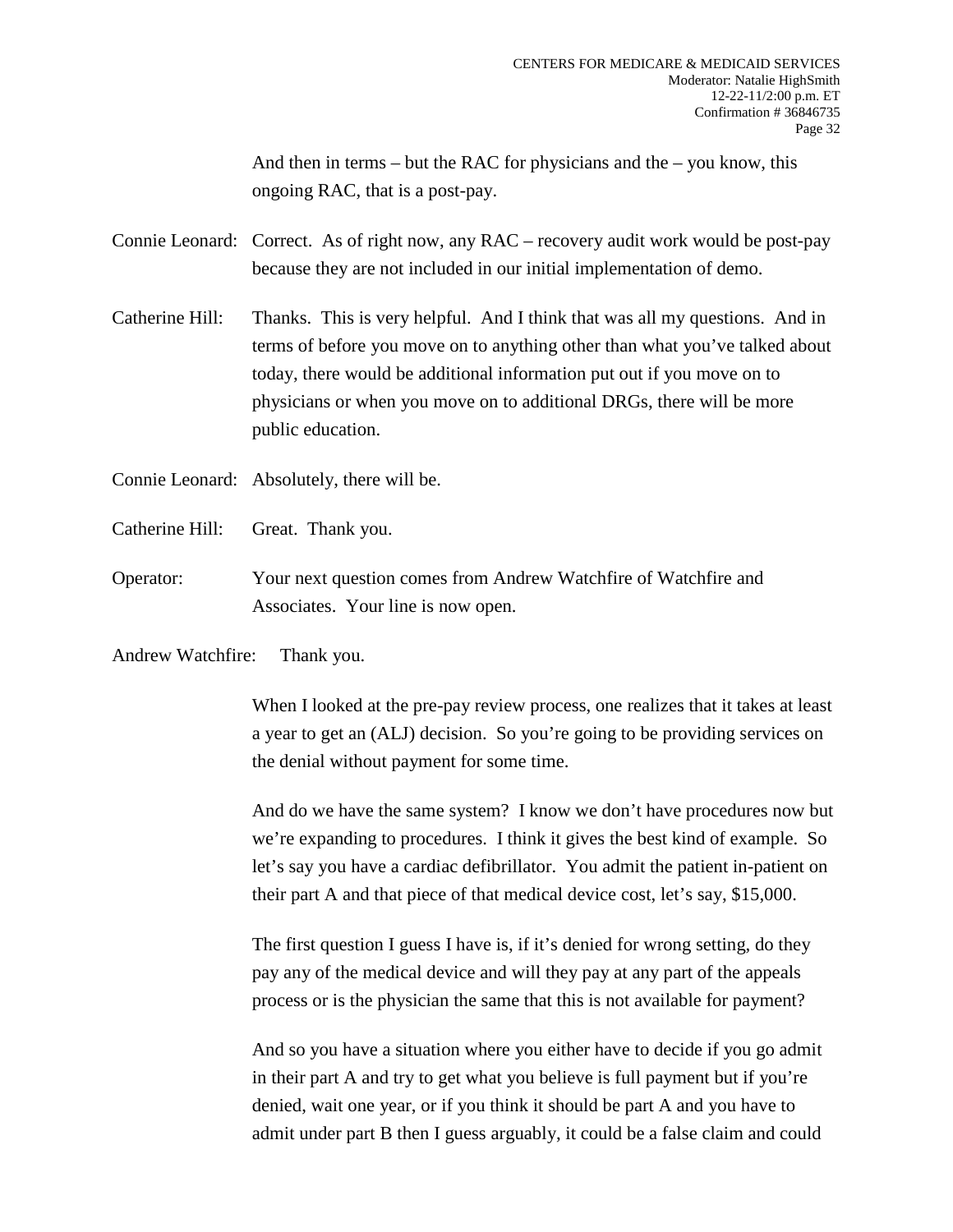have the impact of raising the deductible for the beneficiaries in the copay. So I'm just trying to see what – when one is making a decision in the proceduretype case, on a denial, will they get paid for the medical device?

Connie Leonard: Well, the appeal process for a pre-pay is the same as post-pay. So you're correct in that, if the claim was denied and then subsequently denied or affirmed that the first and second level is very well could be after a year before that particular case was heard by the administrative law judge.

> So, you know, from that perspective, the appeal process is the same. Now, the (inaudible) and if the first and second level, you know, returns the denial, claim payment would happen, that claim would be processed for payment, you know, just like it normally is.

> And it certainly is – you know, all providers need to make, you know, accurate decisions when making a mission and they need to review the medical policies and to this situation of a particular beneficiary and determine if there needs to be in-patient or out-patient, you know, certainly from a clinical perspective, you know, if they're going to get payment or how they're going to get payment, you know, should not necessarily factor in. It has to be based on, you know, why is it necessary based on the beneficiary's particular symptoms and what they're presented with at the particular facility.

- Andrew Watchfire: OK. And Connie, they wouldn't ever get paid then if it's denied as wrong setting. Even if they billed it initially under part B, they'd get the \$15,000 for the medical device. If it's billed under part A and then denied, they will not get that medical…
- Connie Leonard: Yes. They're saying that they would be able to (inaudible) come back in for the ancillary services.

Andrew Watchfire: OK, OK, thank you.

Connie Leonard: Yes.

Operator: Your next question comes from Mary Jedd of HCA. Your line is now open.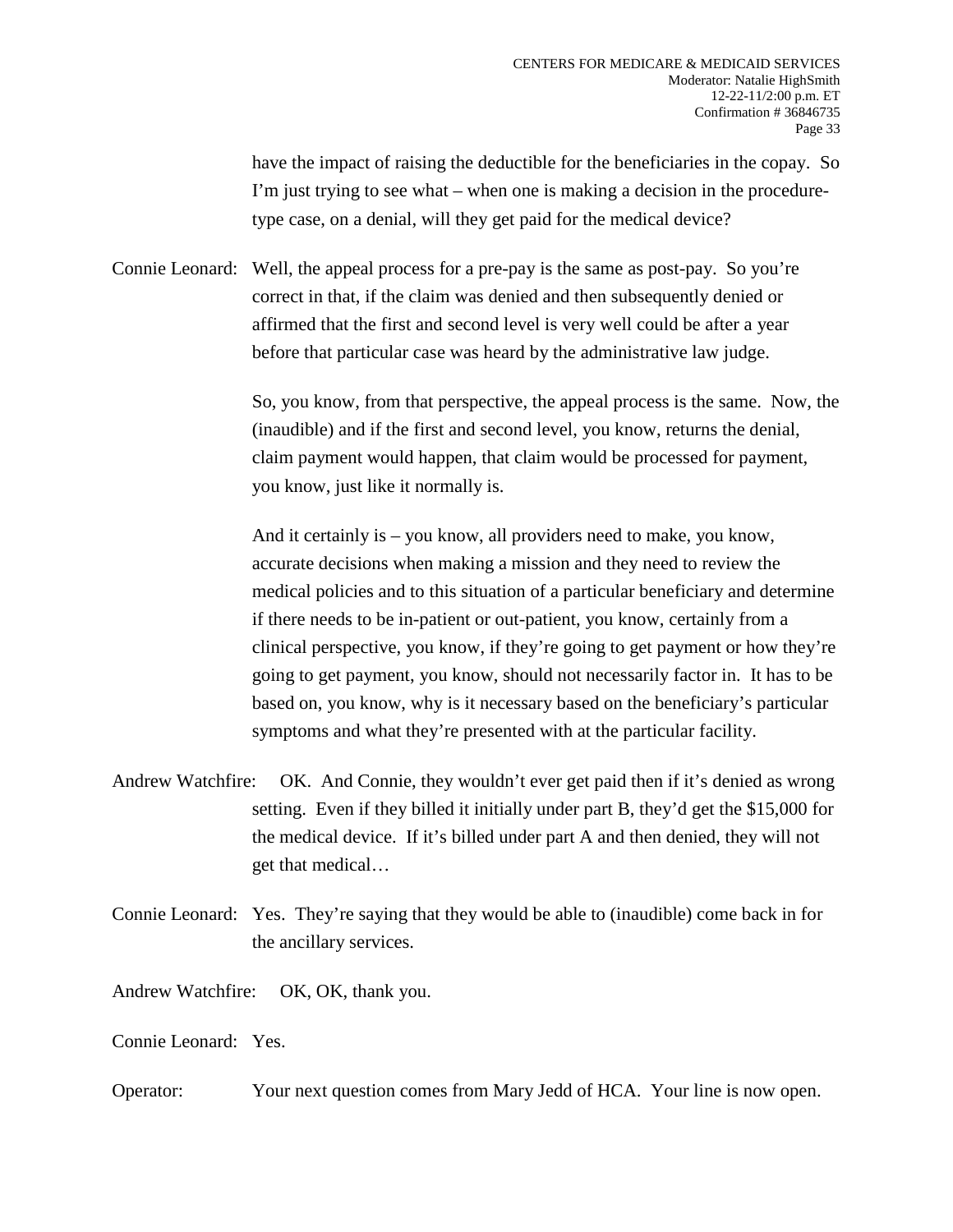## Mary Jedd: Thank you.

I have a question, when you were discussing slide 3, you made a statement that hospitals in one of the designated states that were assigned – that were with the assigned MAC for that state would be included in the demonstration.

Does that mean for, example, in Florida where there are some facilities that have not transitioned yet to first coast that those facilities will not be included in this demonstration?

Connie Leonard: Correct. If it basically be located in the state and (inaudible) claims process by the MAC jurisdictions or the F.I. or (inaudible) for that particular state.

Mary Jedd: So the facilities with constant physician services that EPS in Florida will not be included?

Connie Leonard: Correct. (Inaudible) the time of the transition obviously then you very well possibly could be included.

Mary Jedd: OK. I have just a couple other questions. In clarification, when you were talking about the reason codes and the ADR, you stated that you're going to look into a bit more but you thought those would be the same.

> And that process can get specific by the contractor as to what reason codes they use for pre-pay and sometimes those will change once the records are received versus while they're waiting for the records. Is that something you're going to look into more so that we can identify what's selected for prepay by the RAC versus the MAC?

Connie Leonard: Yes, that is something that we'll look into and we'll have to determine what the availability is for these different reason codes that by the MAC and if they can tailor down for RAC's occurrences.

> I'm sure they eventually have some changes on what their ability is upfront to make those changes, you know, right away beginning January, I'm not so sure, but we will definitely look into it more.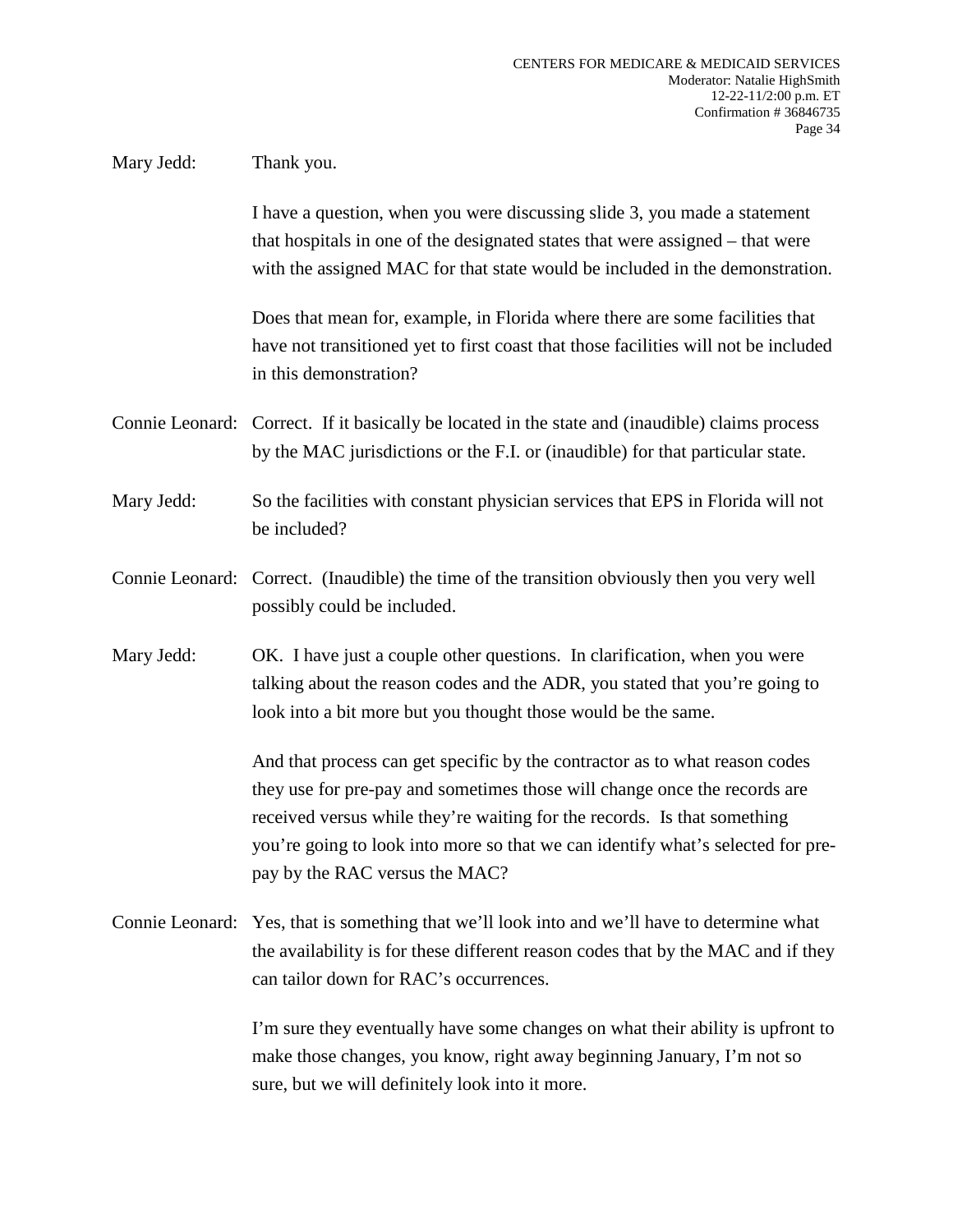- Mary Jedd: OK. And then one final question, is there going to be a discussion period as there is now with the permanent program on post-pay for the pre-pay?
- Connie Leonard: There will not be a discussion period, you know, unless there is an opportunity, you know, right between the time you get the (inaudible) and the review result letters because we think that we give a mail time that that might be, you know, very short in between. There will be no discussion here like there is in the post-pay world.
- Mary Jedd: All right. And I'm sorry, I do have one more final question. The I know this starts January 1st and given that it's pre-pay, it should be relatively close to date of service but is it date of service driven or claim submission driven? IF we had a claim from November going in January, would that be subject to the review, pre-pay?
- Connie Leonard: Again, that is not a question that I think we have the answers yet so we'll get that up on the Web site (inaudible) claims submission as of January 1st or if it's dates of service. I think we need to look back in our demonstration package and see if we were explicit in that and we'll post that up on the Web site. That's great question. Thank you.
- Mary Jedd: OK. And one more thing, I'm sorry, will the record submission process in esMD be allowed during this demonstration – the electronic submission of the records?

Connie Leonard: Are you currently submitting it onto the MAC that way?

Mary Jedd: Yes, we are.

Female: Yes.

Connie Leonard: If you currently submit the records to the MAC through the esMD then you'd still be able to use that process pre-pay.

Mary Jedd: Thank you very much.

Natalie Highsmith: OK.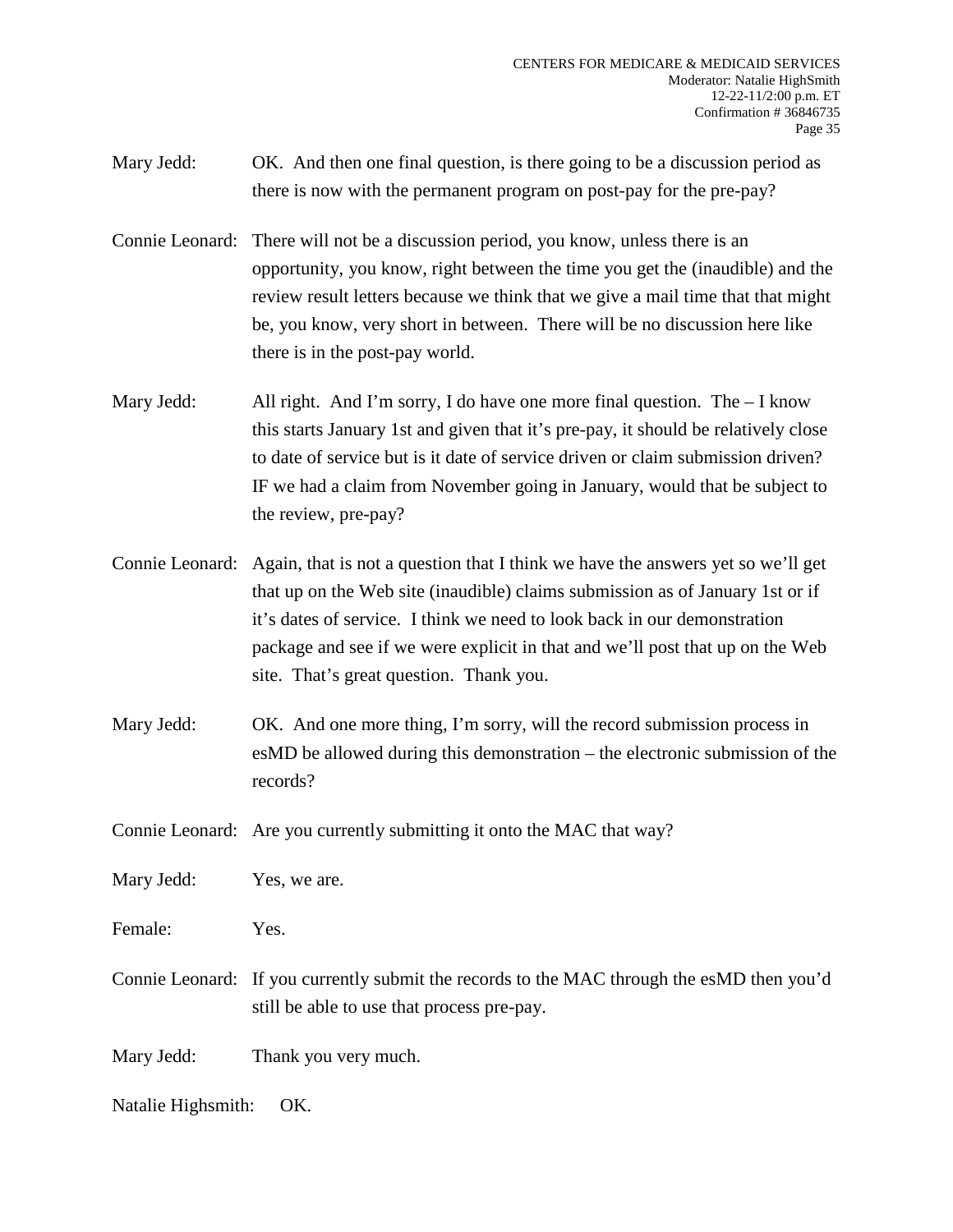- Operator: Your next question comes from Page Meeks of New Hanover Regional. Your line is now open.
- Page Meeks: Thank you.

Just a further clarification on the request of the records because I understand the time to respond is 30 days. From the time that it appears on the remit because at one point, it was said that there'd be an ADR letter and then another time, it would just be the remittance advice electronic notice.

Connie Leonard: OK. This is how we believe the process will happen. When you submit a claim, that claim will get suspended and the coming back through the system. And I apologize that I don't know what the name of the system is here today. But coming back through the system, you know, it will be your ADR request that will say, "Please submit medical records for this claim. Please send to this location, you know, and within 30 days."

> After the review decision happens is when you'll actually get the actual R.A. that will say if the claim was pay or denied. So the R.A. will come after the fact that you should still get an electronic notification through the claim system as you submit the claim into that we know requires an additional documentation before we can make a determination about payment of the claim.

- Page Meeks: OK. And, you know, you had said earlier about the time to respond and 30 days would be thought about further. I know that we're starting out slow as was mentioned earlier. Eventually, we'll have multiple and many DRGs and so those requests could be higher in number because R.A. are limited to 500. And so if we have 30 days to respond to this 500 and 45 days to respond to the other 500, a thousand records is quite a burden.
- Connie Leonard: Absolutely and we would certainly take that (inaudible) some of those providers if you have large than others and we'll certainly work with our RACs.

And if you do feel, you know, at any particular time, you know, that you are getting, you know, both sides, pre-pay and post-pay by the recovery auditors,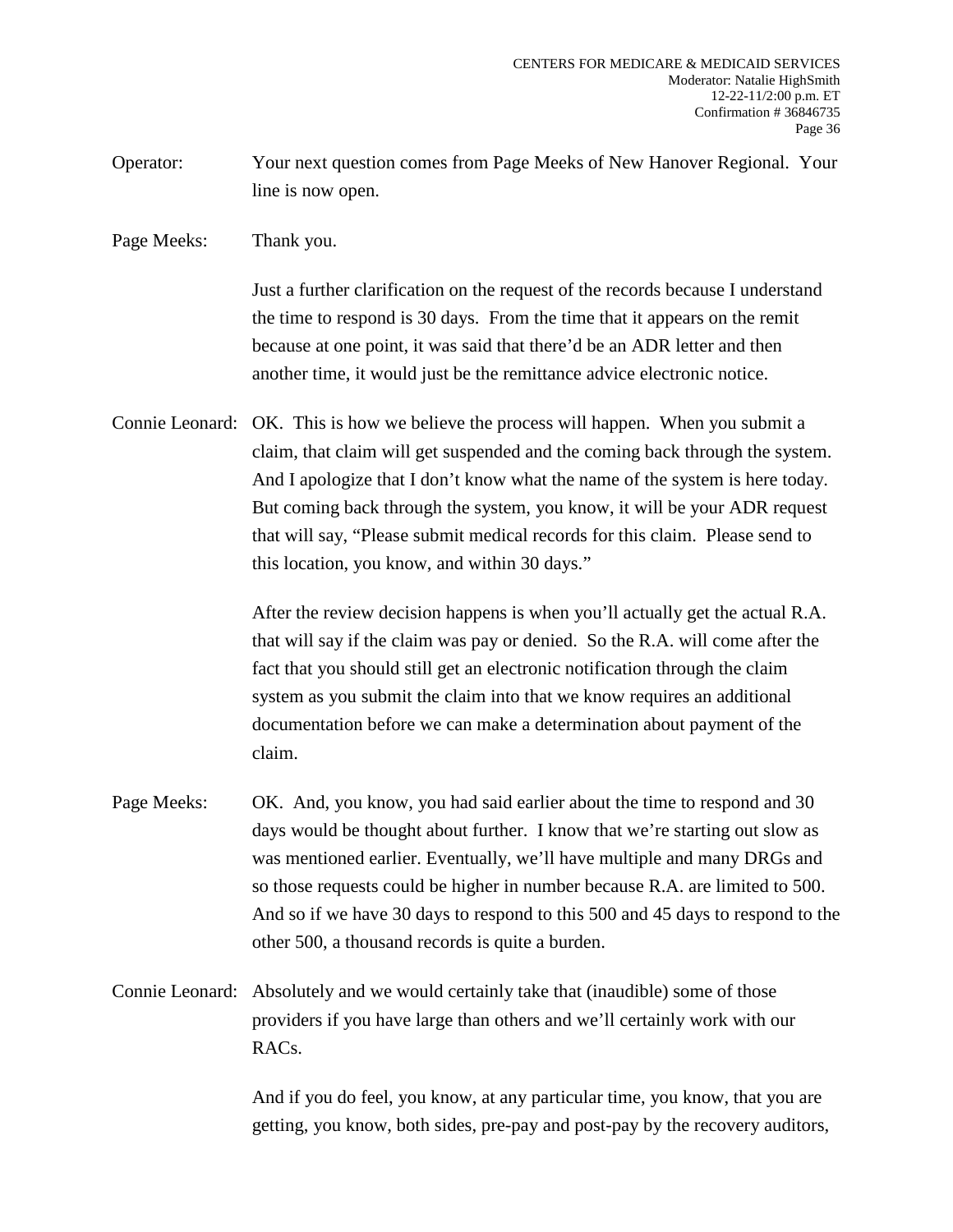that's really something, you know, that you should discuss with the RAC or certainly discuss with the RAC's point of contact we put there on the Web site because that's really not something, you know, that we want to (inaudible) providers, you know, with was that the right request from both sides.

Page Meeks: Thank you.

And I understand that the request will be as they come in but they'll start from January 1st and then within that 45-day period from January 1st then the number potentially in the future could be 500 during January 1st through the 45-day from that for this project.

Connie Leonard: Right. It certainly will not be 500 anytime in January or anytime probably in the first six months of demonstration.

- Page Meeks: Right. But I'm just talking about the timeframe the timeframe that that limit would be subject to would be from January 1st through the 45 days from January.
- Connie Leonard: Correct, through the 45 days, right. And you're correct in that, it's a little but different and in the post-pay RAC (inaudible) basically, medical record requests are completed on a 45-day increment.

So you'll receive one and then you know you're not going to get another one, you know, for another 45 days. And unfortunately, that's not possible in the pre-pay world so you're certainly right and that they will be slowing but that limit will be for each 45-day period.

Page Meeks: OK, thank you.

- Operator: Your next question comes from Rita Bunn of Northern Hospital. Your line is now open.
- Rita Bunn: This is a point of clarification in the materials that were sent out with regards to this particular conference call. It appears that it specifically applies to the Medicare fee-for-service providers but just to be sure I understand, does it or does it not apply to PPS hospitals?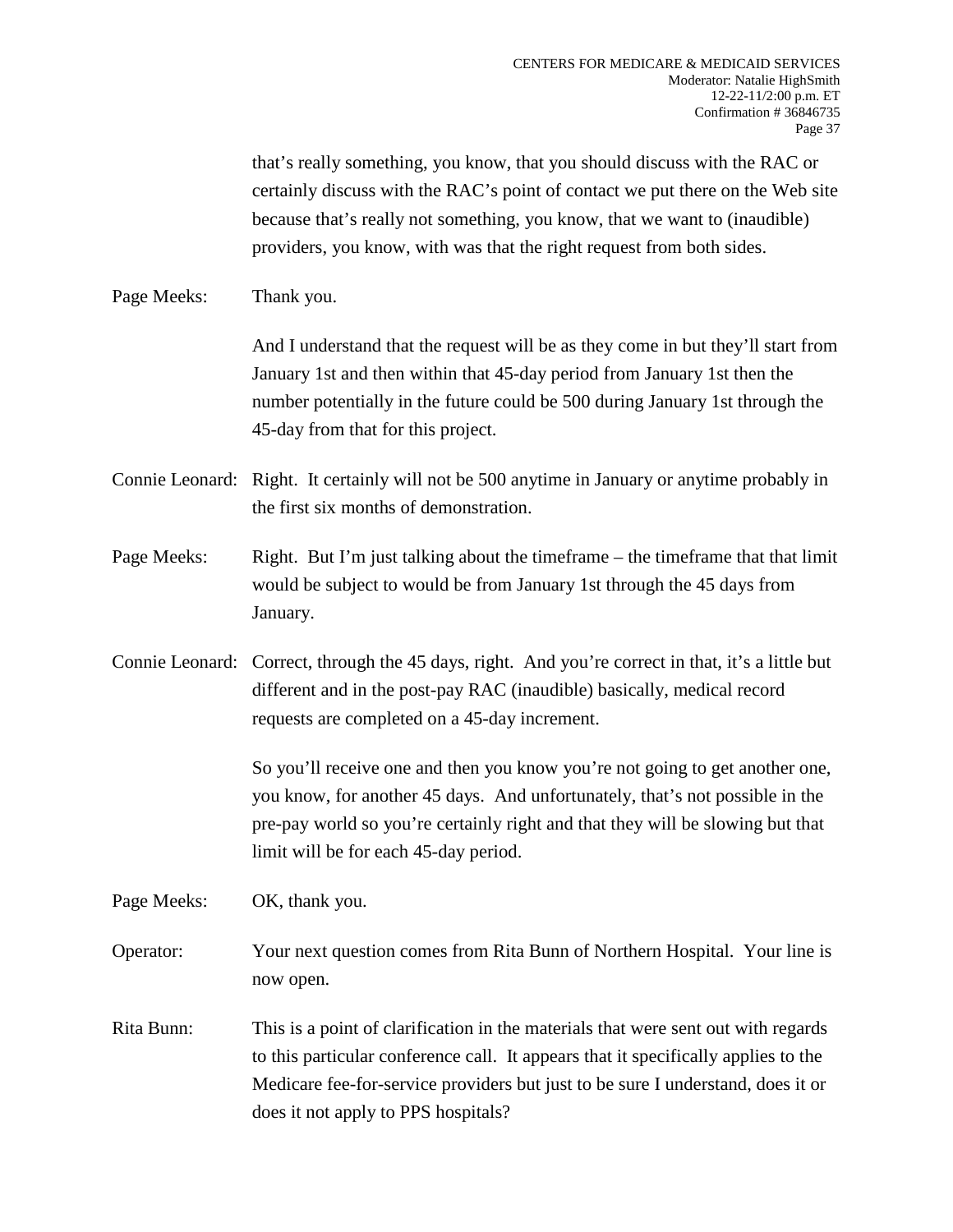| Connie Leonard: It does apply to PPS hospitals. It applies to anyone who receives payment for |  |
|-----------------------------------------------------------------------------------------------|--|
| Medicare for A or B.                                                                          |  |

- Rita Bunn: OK. Thank you.
- Connie Leonard: Thank you.
- Operator: Your next question comes from Lorrie Griffin of Trinity Medical Center. Your line is now open.
- Lorrie Griffin: Hi. I just wanted to clarify, our facility is located in Illinois, however, we are part of the Iowa Health System and our MAC is through Iowa. I just wanted to clarify that we would not be included in this demonstration project?
- Connie Leonard: (Inaudible) information, you will not be included.
- Lorrie Griffin: Thank you.
- Operator: Your next question comes from Helen Latgow of Metropolitan Chicago.
- Helen Latgow: Hi. This is Helen Latgow with Metropolitan Chicago Health care Council. I just has one quick question. The rest of them have been addressed.

When you said in the slides that  $-$  can you just clarify this for me  $-$  when you say that the medical record provided on appeal will be (inaudible) to the RAC for review, this is only going to happen for a field claims and not for lack of medical record?

Connie Leonard: Correct. If you – if the (inaudible) and the provider does not respond so after 45 days that claim is denied for a lack of receipt of this medical record. And then, you know, (inaudible) days later, the medical records come in, and those will be given to the RACs to review and will not be heard by the appeal department since really their RAC has not had a determination – has not had a chance to make a determination on that claim.

Helen Latgow: OK. That's excellent.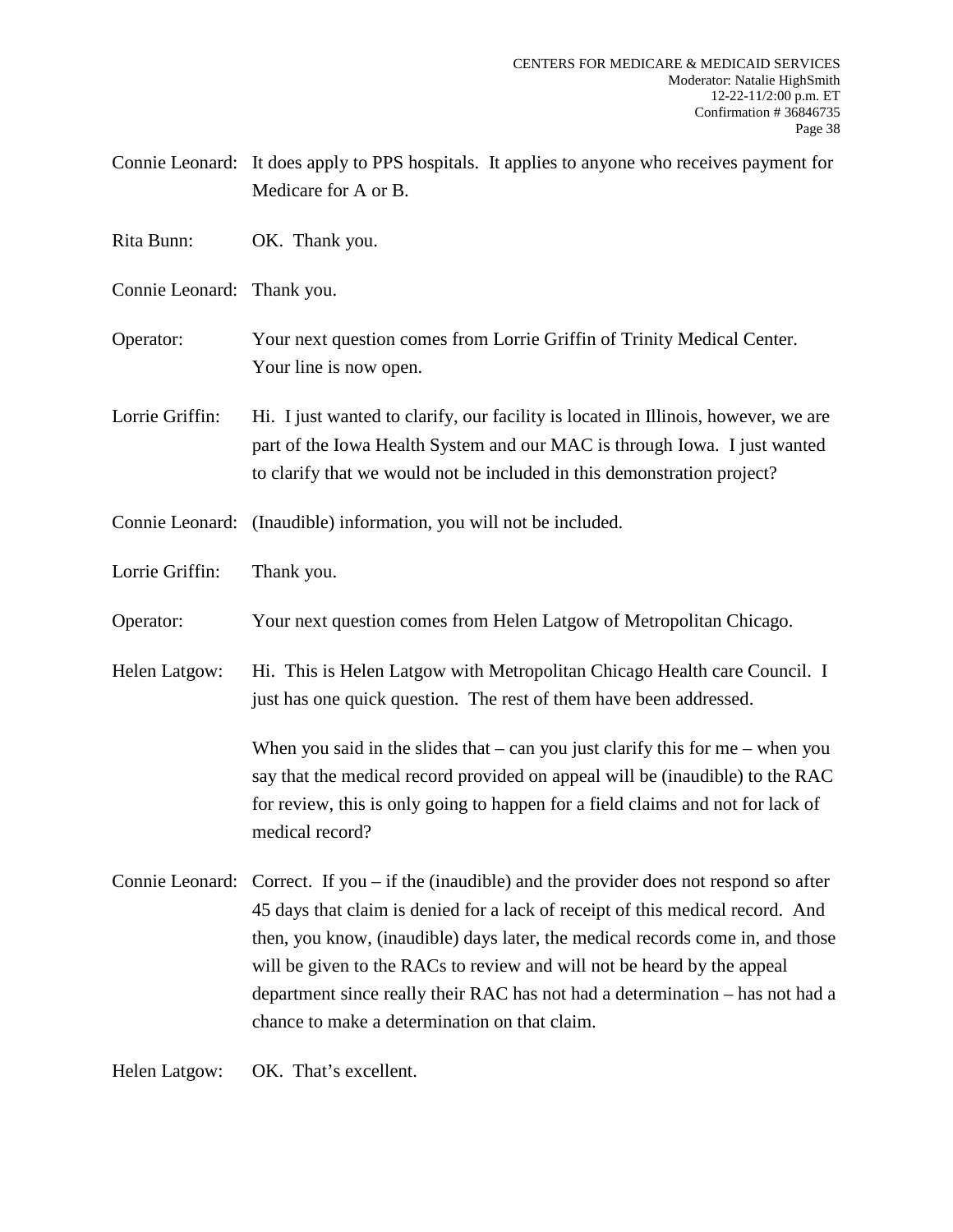And then just at the beginning – this is really more of a comment but at the beginning of the call, it was stated that CMS is conducting a demonstration to reduce the error rate which is not an estimate of fraud.

So my question is why are the states targeted (heat) states because that's more of a fraud?

- Connie Leonard: You're correct. The (heat) initiative is certainly a felony initiative. However, those particular states also have a high error rates and that's why we chose to use those particular seven states as well as four states with the high volume of in-patient states.
- Helen Latgow: OK. And on just my last my last question really is, are there any plans for does CMS going require the RACs to give priority to pre-payment reviews over post-payment reviews? I mean there are pre-payments so we does in fact have used the reimbursement.
- Connie Leonard: Actually, it's just the opposite. CMS do need to modify the RAC contracts to include the pre-payment review. And we also say in language in there that stipulates that they have to ensure, you know, the same volume of postpayment review because we do not want the RACs to just do pre-pay review. Again, we are trying to, you know, do a wide spectrum of reviews because everything has (inaudible).
- Helen Latgow: OK, thank you.
- Operator: Your next question comes from Frank Urbano from Albert Einstein Medical Center. Your line is now open.
- Frank Urbano: Thank you for taking my call. I might have a couple of questions, mostly for Dr. Cope.

I'm the medical director for Care Management on Einstein so I do a lot what Dr. Hirsh did when he was on the call earlier. They're really good questions.

The examples that you gave earlier, are those things that can be shared with us via the Web site? Is it something you're willing to share?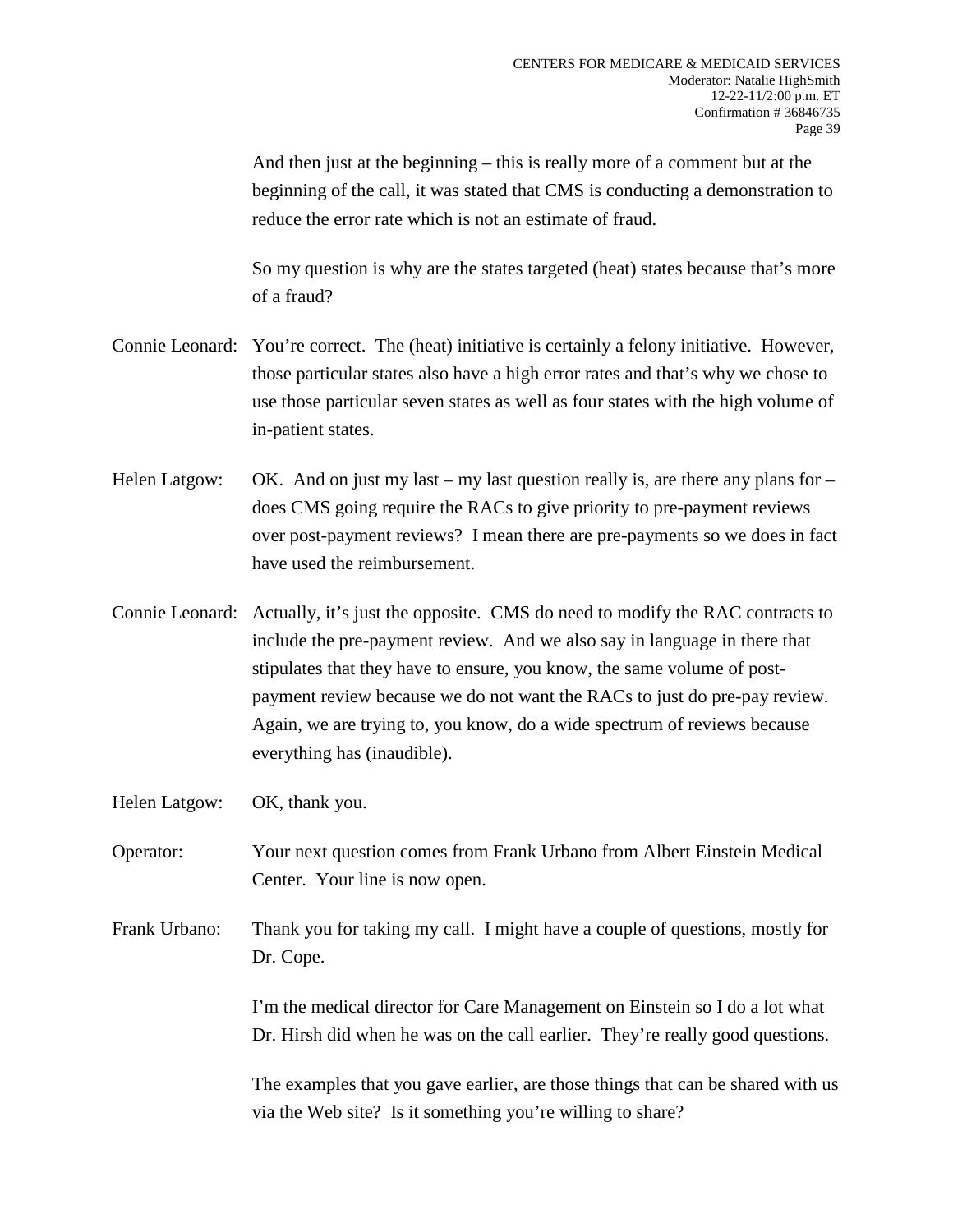James Cope: That's the question for CMS, but we will certainly look into that.

Frank Urbano: Right. OK, thank you.

The second question is just so I understand, I didn't see them in the slides but just to clarify, the appeals process is the same as any other appeal that we would do for – if we got from our MAC, we've got something from – for example, we use (inaudible) marks so when we get denial from them, it's the same process essentially?

Connie Leonard: It is, yes, it's the same process.

Frank Urbano: Great. Thank you.

And last quick question is back to Dr. Cope, you didn't say it specifically but I think with respect to the criteria, you use (intercall) screening tool and then it goes to the medical director further if there's any discrepancy and (inaudible) (intercall), is that correct?

- James Cope: That is correct.
- Frank Urbano: Great. Thank you very much
- James Cope: You're welcome.

Operator: Your next question comes from (Rachel Stout) of Caremom. Your line is now open. Rachel Stout, your line is open.

Rachel Stout: Hi. I was wondering to get some clarification on the ADRs. Will they distinguish between demo pre-payment reviews and MAC pre-payment reviews so that we can keep track of what's what?

Connie Leonard: That is something that we are going to look into where I'm not sure of the ability of the current system that the MACs use if they could distinguish between normal pre-pay and pre-payment of the demo, but we're going to figure that out and post – submit it up on our Web site so that providers will know.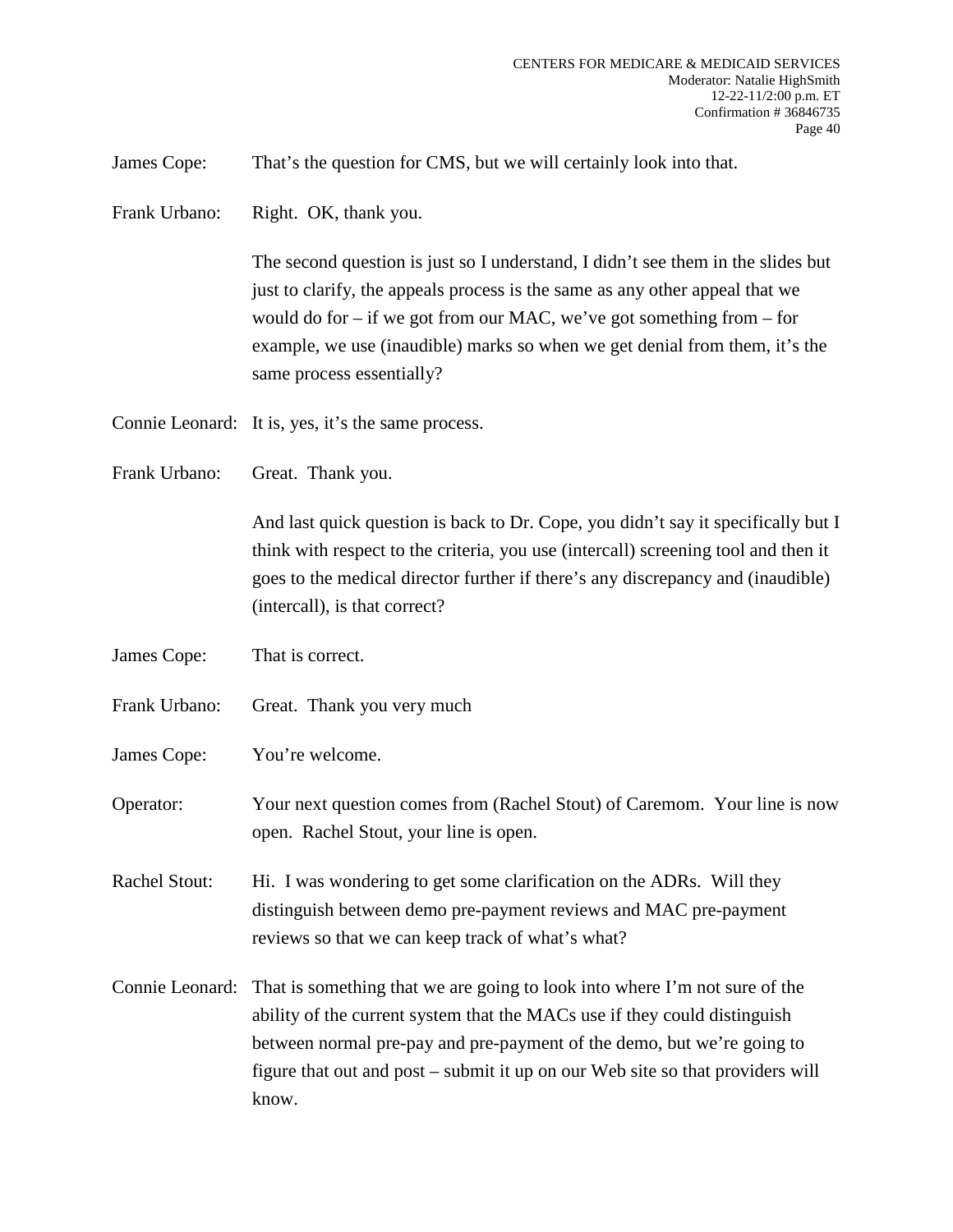Rachel Stout: OK. The other question I have is when we currently send our charts to our RAC which is (Connelly), we send them on a C.D. Our MAC is Palmetto and they do not accept records on a C.D. and we are forced to send records on tape or through the U.S. postal service.

> Is that going to change so that we can send them on C.D. or send them electronically somehow and that will also give us a tracking method to be able to make sure that they receive those records?

Connie Leonard: If you're sending the records to the RAC then you will still be able to use the C.D. if the RAC and the MAC work something out where the MAC is going to keep getting the ADRs then you would have to abide by the MAC ADR rules.

> I think what probably will be best for us to do is (inaudible) the MACs and the RACs determine how they're going to best communicate this thought process (inaudible) by the 11 states and put up in the Web site so the providers know who you're going to send that particular ADR letter to for this demonstration.

I expect especially in January in the beginning of that, most of these MACs are going to have you send it to the particular RAC and in that particular case if you currently send them on a C.D., I know the RAC would love to get the records on a C.D.

- Rachel Stout: OK. And then just one more thing I want to verify. The limits on prepayment reviews wouldn't exceed current post-payment ADR limits. So our RAC limit is 119 charts for 345 days, so that means that we could also get 119 pre-payment requests for 45 days equaling to 238 chart requests for 45 days.
- Connie Leonard: That would be your that would be your maximum number but we certainly don't think it will ever get to that from a pre-payment review perspective.
- Rachel Stout: OK. OK, I think that's it. Thank you for your help.

Connie Leonard: Thank you.

Natalie Highsmith: OK, (Sarah), we have time for one final very quick question.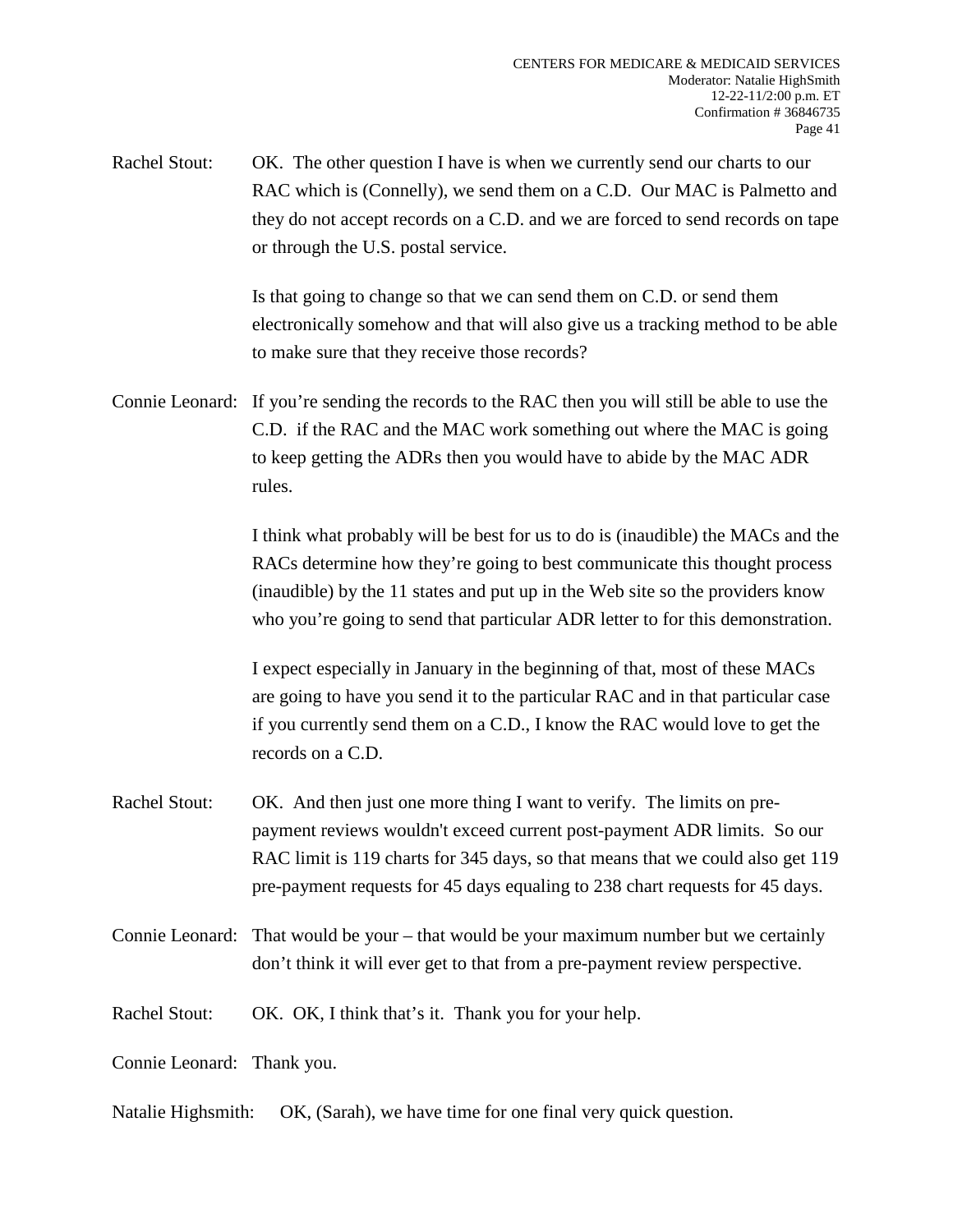- Operator: Your last question comes from Meg Houston of (Inaudible) University. Your line is now open. Meg Houston, your line is open.
- Meg Houston: Thank you. My question has been answered.
- Operator: Would you like to take another question?
- Natalie Highsmith: Sure. That would be that was not a question so we'll take a question.
- Operator: OK. Your next question is from Jennifer Young of TCY. Your line is now open.
- Jennifer Young: Thank you. And I'll be very brief.

In the earlier discussion, the next is between the demo and the first coast prepayment announcement. Someone mentioned that MACs are required to post the issues they are reviewing. Can you tell us where we can find that posting?

- Connie Leonard: Sure. Each of the MAC has a particular Web site and if you go to that particular Web site, you know, under their Medical Review Activities, you should be able to find the other things that they're doing (inaudible).
- Jennifer Young: Thank you.

Natalie Highsmith: OK. Go ahead and end the call right now since we're about 1 minute shy of 3:30 here on the East Coast. Thank you all again for joining us.

Connie, did you have any closing remarks?

- Connie Leonard: No. Only if there are further questions that did not get answered, please feel free to send them in to rac–  $R-A-C$  – at cms.hhs.gov. That is an email box into the division and we will certainly try to get answers back to you. And we will post some clarifications on some of the open items in the next few days. Other than that, thank you very much for participating today.
- Natalie Highsmith: Thank you. Sarah, can you tell us how many people joined us on the call today?